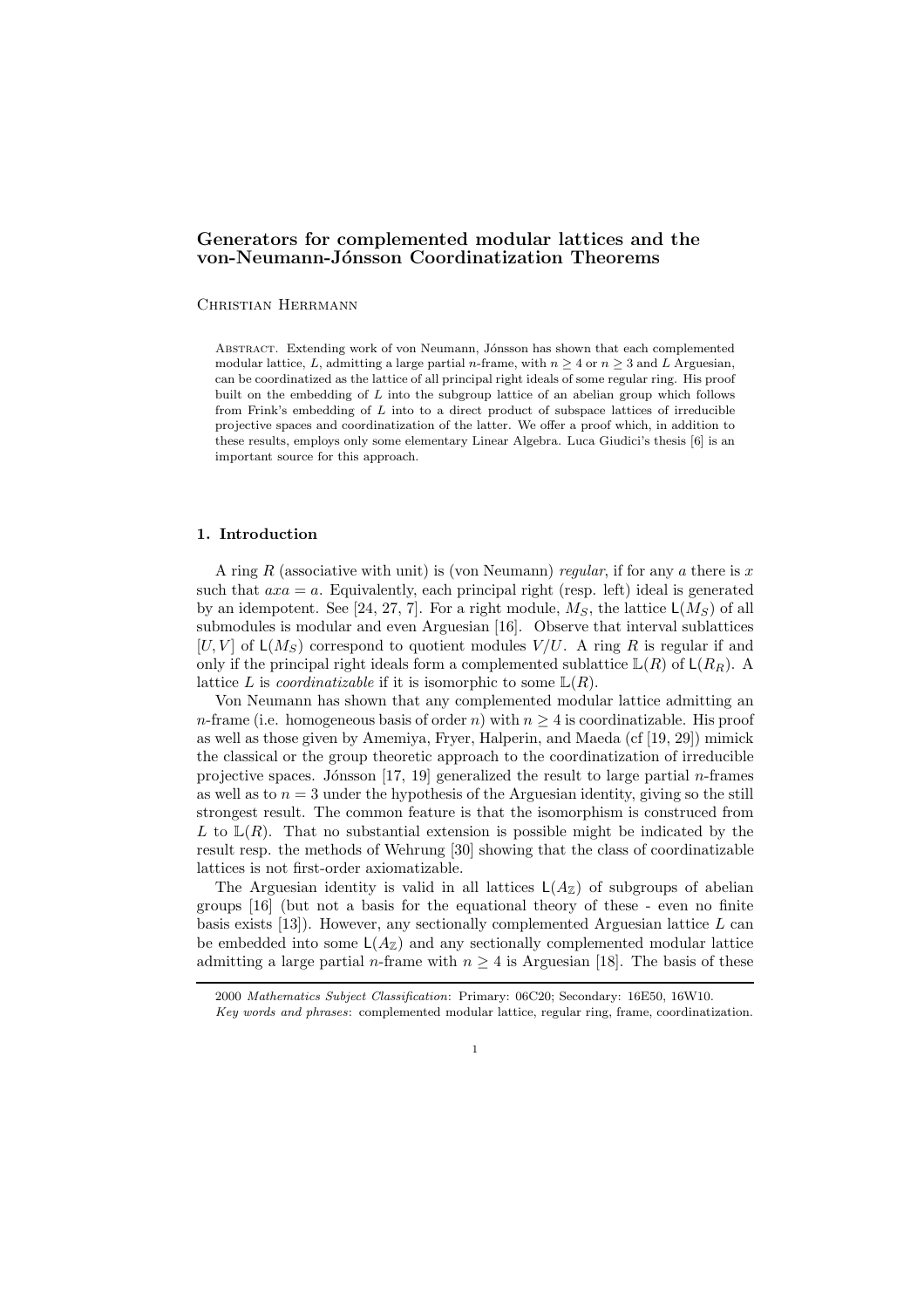results is Frink's  $[5]$  embedding of L into the subspace lattice of a projective space and the Coordinatization Theorem of Projective Geometry.

Jónsson used this embedding and methods introduced to Geometric Algebra by Baer and E. Artin, to construct an extension of  $L$  with  $L$  in analogy to the hyperplane at infinity in a projective space and then mimicked the coordinatization of this hyperplane. This required rather sophisticated considerations but provided also the representation of sectionally complemented Arguesian lattices with large partial *n*-frames ( $n \geq 3$ ) by means of locally projective modules over regular rings [18].

[14] followed Jónsson considering L a sublattice of some  $\mathsf{L}(A_{\mathbb{Z}})$ , but dealt with the case of *n*-frames, only. The coordinatization was in terms of the lattice  $\mathbb{L}(S_S^n)$  of finitely generated submodules of  $S_S^n$  where S is a regular ring (recall that  $\mathbb{L}(S_S^n) \cong$  $\mathbb{L}(R)$  where R is the ring of  $n \times n$ -matrices over S). The ring S was obtained as a subring of  $\text{End}(A_{\mathbb{Z}})$  consisting of the endomorphisms with graph a member of L - a point of view dating back to von Staudt and Remak [26, 25] cf. von Neumann [24, Ch.VI App.] and Hutchinson [15]. Then the isomorphism  $\mathbb{L}(S_S^n) \to L$  was defined via cyclic submodules - surjectivity derived from the fact that these form a generating set. A similar approach has been outlined in [13] for primary Arguesian lattices.

The calculations would become rather cumbersome in the case of partial frames. Fortunately, it turns out that, given a skew n-frame, the coordinatizing ring  $R$ can be obtained, naturally, as a subring of  $\text{End}(A_{\mathbb{Z}})$ . This was first observed by Luca Giudici in his thesis [6, Thm.4.2.1] - including the uniqueness results. The basic idea is to replace the abstract lattice computations of von Neumann [24] and Halperin [8, 9, 10] by their Linear Algebra counterparts. Here, the isomorphism is from  $\mathbb{L}(R)$  to L associating im  $\phi \in \mathsf{L}(A_{\mathbb{Z}})$  with  $\phi R$  for  $\phi \in R$ .

In the present note we give a somehow simplified version of this approach: We introduce  $R$  (in sect.7) directly without first defining the 'auxiliary ring', instead we refer to the ringoid of morphisms between the subgroups constituting base elements of the skew frame. We also use (in sect.8) a smaller set of generators for complemented modular lattices, namely the skew frame and the 'coordinate domain' corresponding to the auxiliary ring. The embedding and coordinatization results are presented in sect.9-14 including the case of lattices with involution cf. von Neumann [24, Part II, Thm.4.3].

An important fact also observed by Giudici  $[6, Thm.4.2.1]$  is that R is determined by the sublattice L of  $\mathsf{L}(A_{\mathbb{Z}})$  without reference to the skew frame. This allows a simple proof of Jónsson's [18] coordinatization of sectionally complemented Arguesian lattices admitting a large partial 3-frame in terms of locally projective modules over regular rings. An outline has been given on p.178 [6] based on [3]. In sect.12 we give a short proof referring to the above coordinatization, directly.

The fact that a complemented modular lattice with an n-frame is generated by the frame and the coordinate domain has been already established by von Neumann [24, Part II, Lemma 4.2]. Also, as the appendices in [24, Part II] show, von Neumann was well aware of the fact that his lattice calculations had their Linear Algebra counterparts. So one may speculate whether, Frink's Theorem being available at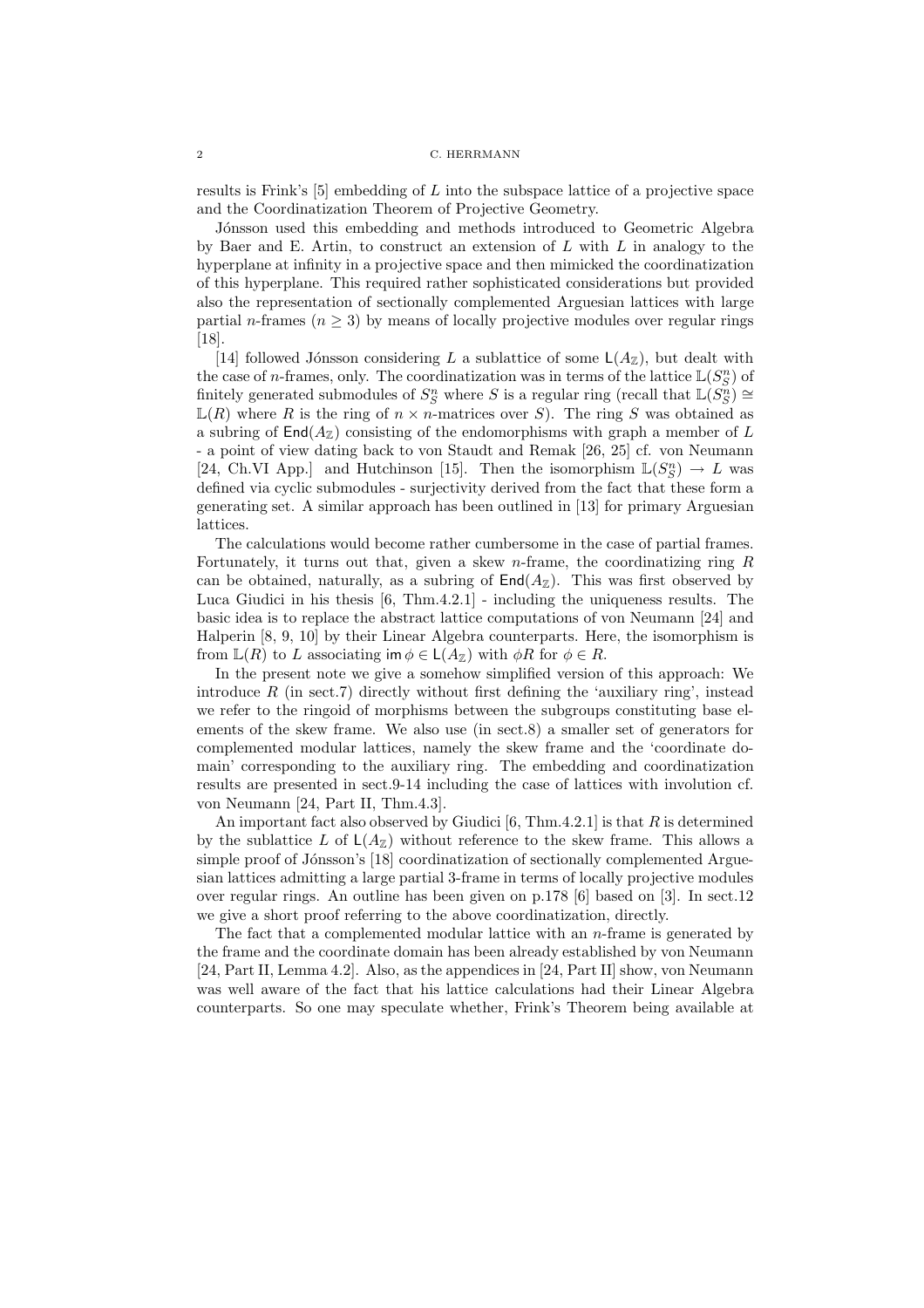the time Continuous Geometry was developped, von Neumann would have bothered with lattice calculations. Of course, to avoid these we have to invoke the Axiom of Choice for the representation in some  $\mathsf{L}(A_{\mathbb{Z}})$ . According to Halperin [10] a proof in von Neumann's style is also possible for skew frames. We refer to [6] as the most comprehensive source on the history and related areas of coordinatization.

The author is much indebted to Luca Giudici, Fred Wehrung, and the referee for numerous helpful hints and remarks. Many ideas are taken from the work of Florence Micol [22] and Niklas Niemann [23].

# 2. Orthogonal systems of idempotents

Rings will always be associative and, with the sole exception of Thm.14.1, have a unit 1. Most of the results in sections 2-6 are well known, cf. the quoted books and [29]. Idempotents  $e_i$  ( $0 \leq i \leq m$ ) of a ring R form an *orthogonal system* if  $e_i e_j = 0$  for  $i \neq j$  and spanning if  $\sum_{i=0}^{m-1} e_i = 1$ . Then each  $r \in R$  has unique representation  $r = \sum_{i,j \leq m} r_{ji}$  with  $r_{ji} \in e_j R e_i$ , namely  $r_{ji} = e_j r e_i$ . Indeed,  $r = 1r1 = (\sum_{j < m} e_j) r(\sum_{i < m} e_i).$ 

Given 
$$
S_{ji} \subseteq e_j Re_i
$$
 for  $0 \le i, j < m$  such that 0,  $e_i \in S_{ii}$  for all  $i$  and

 $-r \in S_{ji}, r + s \in S_{ji}$  for all  $r, s \in S_{ji}$  where  $i, j < m$ 

 $sr \in S_{ki}$  for all  $r \in S_{ji}$ ,  $s \in S_{kj}$  where  $i, j, k < m$ 

we say that the  $S_{ij}$   $(i, j < m)$  from a *subringoid* of R compatible with the spanning orthogonal system of idempotents. Given a ring  $R'$ , an spanning orthogonal system  $e'_{i}$  ( $0 \leq i < m$ ) of idempotents, and a compatible subringoid  $S'_{ji}$  of  $R'$ , a homomorphism from one subringoid into the other is a homomorphism of multisorted structures, i.e. a family of additive homomorphisms  $\iota_{ji} : S_{ji} \to S'_{ji}$   $(i, j < m)$  such that  $\iota_{ki}(sr) = \iota_{kj}(s) \cdot \iota_{ji}(r)$  for all  $i, j, k < m$  and all  $(r, s) \in S_{ji} \times S_{kj}$ .

**Proposition 2.1.** Given a subringoid  $S_{ji}$   $(i, j < m)$  of R compatible with the spanning orthogonal system  $e_i$  ( $0 \leq i < m$ ) of idempotents then

$$
S = \{ r \in R \mid e_j re_i \in S_{ji} \text{ for all } i, j < m \}
$$

is a unital subring of R. Moreover,  $e_i \in S$  and any homomorphism  $\iota_{ji} (i, j < m)$  of subringoids extends to a homomorphism  $\iota: S \to S'$  of the associated rings

$$
tr = \sum_{i,j < m} t_{ji}(e_j r e_i)
$$

which is injective resp. surjective if so is  $\iota_{ii}$   $(i, j < m)$ .

*Proof.* With the above unique representation, one has  $r \in S$  if and only if  $r_{ii} \in$  $S_{ji}$ . Moreover addition, additive inversion, and multiplication of elements in R are carried out in analogy with matrix operations

$$
\sum_{ji} r_{ji} + \sum_{ji} s_{ji} = \sum_{ji} (r_{ji} + s_{ji}), \quad -\sum_{ji} r_{ji} = \sum_{ji} -r_{ji}
$$

$$
(\sum_{lk} s_{lk})(\sum_{ji} r_{ji}) = \sum_{lji} s_{lj} r_{ji}
$$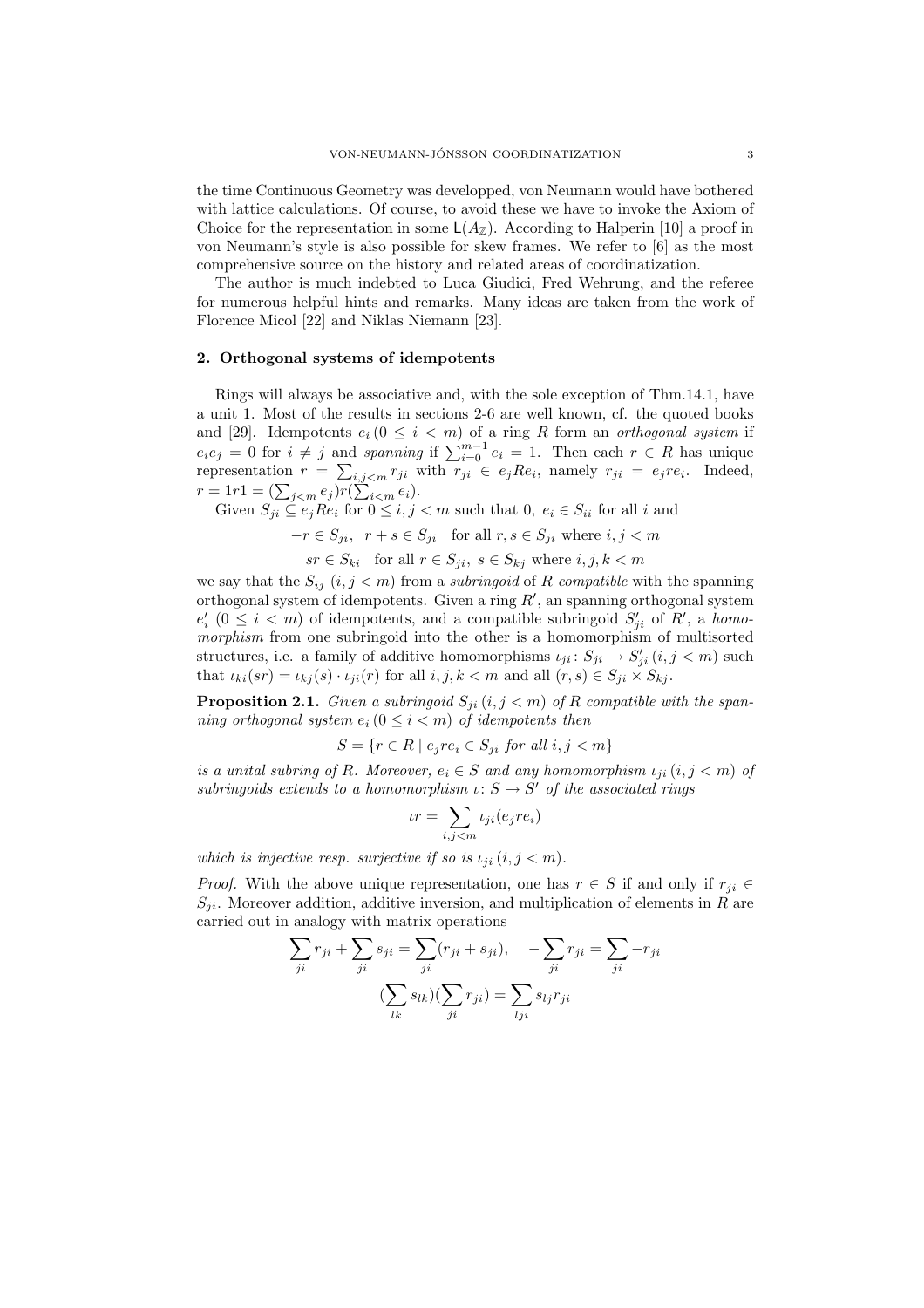### 4 C. HERRMANN

since  $s_{lk}r_{ji} = s_{lk}e_k e_j r_{ji} = 0$  for  $j \neq k$ . Thus, the hypotheses on the  $S_{ji}$  guarantee that S is a subring. Now, the same applies to R' and S'. Since  $\iota(\sum_{ij} r_{ij}) =$  $\sum_{ij} \iota_{ji}(r_{ji})$  it follows that  $\iota$  is a homomorphism.

# 3. Systems of generalized matrix units

A family  $e_{ji}$   $(0 \le i, j < m)$  of elements in a ring is an *n*-system of generalized matrix units where  $n \leq m$  if  $e_i = e_{ii}$   $(i < m)$  is a spanning orthogonal system of idempotents,  $e_{ji} \in e_j R e_i$ , and

 $e_{kj} e_{ki} = e_{ji}$  for all  $i, j < m$  and  $k < n$ .

Given the  $e_{ji}$  with  $i = j$  or  $0 \in \{i, j\}$ , only, satisfying the pertinent relations, one obtains an n-system of generalized matrix units defining the additional elements as  $e_{ji} = e_{j0}e_{0i}.$ 

**Lemma 3.1.** In any ring with an n-system  $(n \geq 2)$  of generalized matrix units, the  $e_i - r$  with  $r \in e_j R e_i$  and  $i \neq j$  are idempotent and form together with the  $e_i$ ,  $e_{0i}$ , and  $e_{i0}$  a generating set.

*Proof.* The subring S generated by these elements contains all  $e_i Re_i$  where  $i \neq j$ . Since  $e_i Re_i = e_{i0} e_{0i} Re_i$  it follows  $S = R$ . For  $r \in e_j Re_i$  with  $i \neq j$  one computes  $(e_i - r)^2 = e_i^2 - e_i e_j r - r e_i + r e_i e_j r = e_i - r.$ 

**Lemma 3.2.** If the  $e_{ij}$   $(i, j < m)$  form a generalized system of matrix units in a ring R and if the ring  $e_0$ Re<sub>0</sub> (with addition and multiplication inherited from R) is regular then R is regular.

*Proof.* According to [7, Lemma 1.6] it suffices to show that for each  $x \in e_i Re_j$  there is y in  $e_j Re_i$  with  $xyx = x$ . Now, consider  $a = e_{0i}xe_{j0}$  and observe that

$$
e_{i0}ae_{0j} = e_{i0}e_{0i}xe_{j0}e_{0j} = e_ixe_j = x
$$

 $a e_{0j} e_{j0} = e_{0i} x e_{j0} e_{0j} e_{j0} = e_{0i} x e_{j} e_{j0} = e_{0i} x e_{j0} = a$ 

and, similarly,  $e_{0i}e_{i0}a = a$ . Since  $e_0Re_0$  is regular and  $a \in e_0Re_0$  there is  $s \in e_0Re_0$ such that  $asa = a$ . With  $y = e_{j0}se_{0i} \in e_jRe_i$  it follows

$$
xyx = e_{i0}ae_{0j}e_{j0}se_{0i}e_{i0}ae_{0j} = e_{i0}asae_{0j} = e_{i0}ae_{0j} = x.
$$

 $\Box$ 

# 4. Graphs of morphisms

In abstract lattices, join is denoted by  $a + b$ , meet by ab. All lattices will have smallest element 0 and greatest element 1, considered as constants. We write  $a + b = a \oplus b$  if  $ab = 0$ . Elements  $a_0, \ldots, a_{m-1}$  in a lattice L with zero are independent if

$$
(\sum_{i \in I} a_i)(\sum_{j \in J} a_j) = \sum_{k \in I \cap J} a_k \text{ for all } I, J \subseteq \{1, \dots, m\}
$$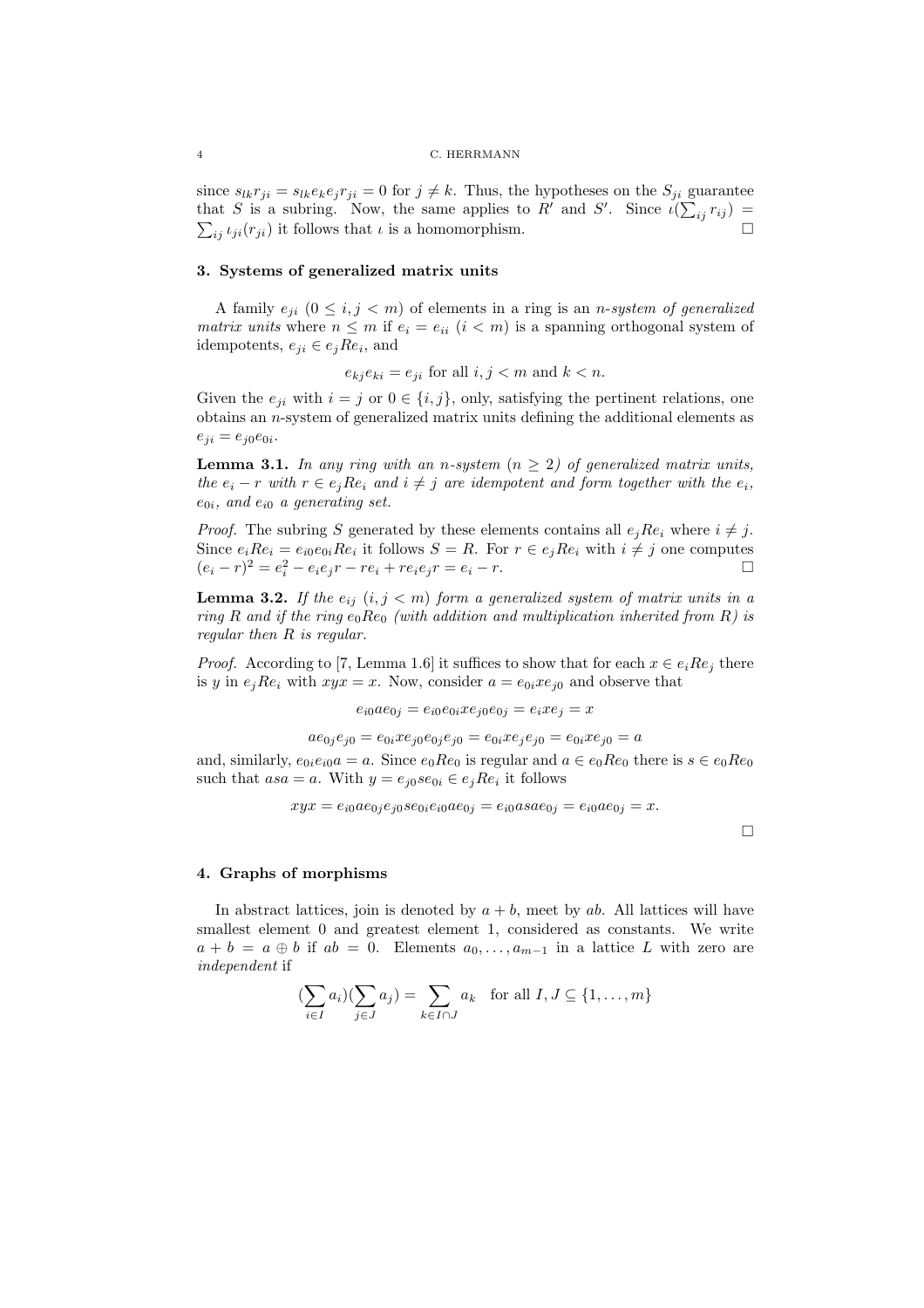- in case L is modular, it suffices to require  $a_{k+1} \sum_{i \leq k} a_i = 0$  for all  $k \leq m$ . Submodules  $A_0, \ldots, A_{m-1}$  in  $\mathsf{L}(M_S)$  are independent if and only if the sum  $\sum_{i \leq m} A_i$ is direct.

For S-modules A, B we write  $\phi: A \to B$  if  $\phi$  is a homomorphism of A to B (especially, we do not assume  $\phi$  to be one-to-one) and we consider this also as a homomorphism  $\phi: A \to C$  for any  $C \supseteq B$ . We write  $\phi: A \to B$  if the domain dom  $\phi$ of definition of  $\phi$  is a submodule of A and  $\phi$ : dom  $\phi \rightarrow B$  is a homomorphism. The following three results require just some elementary Linear Algebra.

**Proposition 4.1.** Suppose  $A \cap B = 0$  in  $\mathsf{L}(M_S)$ . Then there is a bijective correspondence  $\phi \leftrightarrow \Gamma(\phi)$  between the  $\phi: A \rightarrow B$  and the  $C \in \mathsf{L}(M_S)$  such that  $C \subseteq A + B$  and  $C \cap B = 0$ . It is given by

 $C = \{x - \phi x \mid x \in \text{dom }\phi\},\ \ \text{dom }\phi = (C + B) \cap A, \ \phi x = y \Leftrightarrow x - y \in C$ 

The case  $\phi: A \to B$  is characterized by  $\Gamma(\phi) + B = A + B$ .

 $\Gamma(\phi)$  is called the *graph* of  $\phi$  (anti-graph in [6]). The fact that abelian groups may be equationally described in terms of subtraction, but not in terms of additon, may be seen as an explanation why not to adhere to the usual definition of graph.

**Proposition 4.2.** Suppose  $A \cap B = 0$  in  $\mathsf{L}(M_S)$  and  $\phi :: A \to B$ . Then  $\phi$  has image im  $\phi = B \cap (A + \Gamma(\phi))$  and kernel ker  $\phi = A \cap \Gamma(\phi)$ . Injectivity of  $\phi$  means  $A \cap \Gamma(\phi) = 0$  and then  $\Gamma(\phi) = \Gamma(\phi^{-1})$  for the inverse  $\phi^{-1}$ : im  $\phi \to A$ . For the restriction to  $D \subseteq A$  one has  $\Gamma(\phi|D) = (D+B) \cap \Gamma(\phi)$ . If  $A = Z \oplus$  dom  $\phi$  then there is unique  $\psi$  such that  $\psi$ |dom  $\phi = \phi$  and  $\psi$ |Z = 0 and it follows  $\Gamma(\psi) = Z + \Gamma(\phi)$ .

**Lemma 4.3.** If  $A_0$ ,  $A_1$ ,  $A_2$  are independent in  $L(M_S)$  then

 $\Gamma(\psi \circ \phi) = (A_0 + A_2) \cap (\Gamma(\psi) + \Gamma(\phi))$  for  $\phi :: A_0 \to A_1$ ,  $\psi :: A_1 \to A_2$ .

### 5. Direct decompositions

A basis of a modular lattice L with 0 and 1 consists of independent  $a_0, \ldots, a_{m-1}$ such that  $1 = \sum_{i=0}^{m-1} a_i$ . For  $L = L(M_S)$  and  $A_i = a_i$  this means  $M_S = \bigoplus_{i=0}^{m-1} A_i$ and a 1-1-correspondence with spanning orthogonal systems  $\pi_i$  of idempotents in the endomorphism ring  $\textsf{End}(M_S)$ , namely  $A_i = \textsf{im } \pi_i$  and  $\sum_{j \neq i} A_j = \textsf{ker } \pi_i$ . Let  $\varepsilon_i: A_i \to M$  denote the canonical embedding.

Each  $\psi: A_i \to M$  lifts uniquely to  $\hat{\psi}: M \to M$  such that  $\hat{\psi}|A_j=0$  for  $j \neq$ *i*; namely,  $\hat{\psi} = \psi \circ \varepsilon_i$ . Also,  $\psi: A_i \to A_j$  if and only if  $\psi = \pi_j \phi \varepsilon_i$  for some  $\phi \in \text{End}(M_S)$ . Here,  $\phi$  may be choosen as  $\hat{\psi}$ . Observe that  $\pi_i = \hat{\varepsilon}_i$  and that for  $\phi_{ji} : A_i \to A_j$  and  $\phi : M \to M$ 

$$
\phi = \sum_{ji} \widehat{\phi_{ji}} \iff \phi_{ji} = \pi_j \phi \varepsilon_i \text{ for all } j, i < m.
$$

By a subringoid compatible  $R_{ji}$  with the direct decomposition  $M_S = \bigoplus_{i \leq m} A_i$ we understand one of  $\textsf{End}(M_S)$  w.r.t. the canonical projections  $\pi_i$ . We prefer to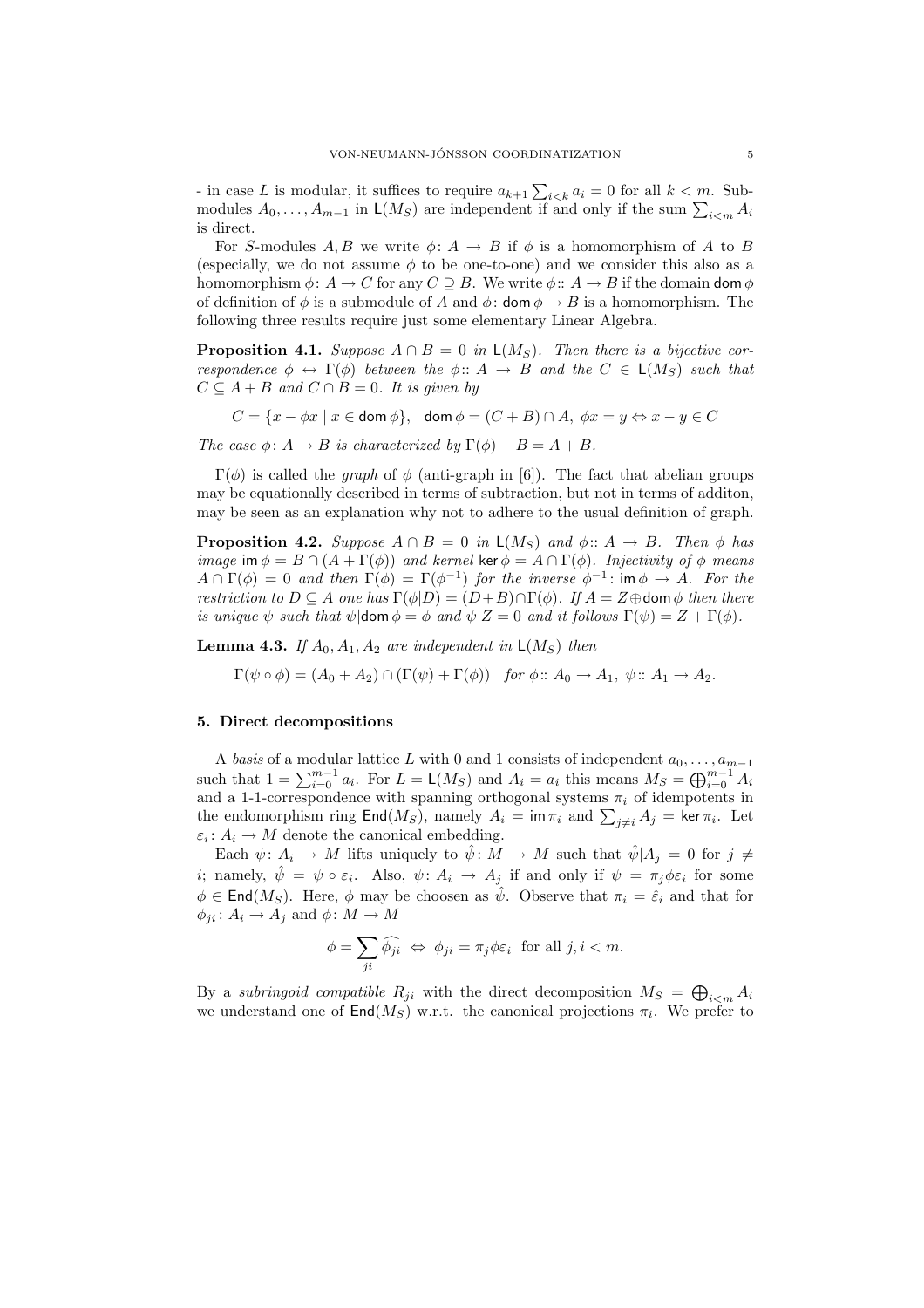think of  $R_{ji}$  as a subset of  $\text{Hom}_S(A_i, A_j)$  replacing  $\pi_j \phi \pi_i$  by  $\pi_j \phi \varepsilon_i$ . In particular,  $id_{A_i} \in R_{ii}$  and  $0_{ji} \in R_{ji}$ . Then the associated ring R is

$$
\{\phi \in \text{End}(M_S) \mid \pi_j \phi \varepsilon_i \in R_{ji} \text{ for all } i, j < m\} = \{\sum_{i,j < m} \widehat{\phi_{ji}} \mid \phi_{ji} \in R_{ji}\},\
$$

 $\varepsilon_i \in R_{ii}$ , and a homomorphism of subringoids extends as follows

$$
\iota(\sum_{i,j
$$

### 6. Frames

In a modular lattice, b is perspective to a (with axis c), in signs  $b \sim a$  ( $b \sim_c a$ ) if  $b \oplus c = a \oplus c$ . If  $b \oplus c \le a \oplus c$  then b is *subperspective* to a with axis c, in signs  $b \leq_c a$ . In this case, by modularity,  $c(a + b)$  is an axis, too,  $b \sim_c a(b + c)$ , and  $d \lesssim_c a$  for any  $d \leq b$ .

A skew n-frame  $\Phi$  of a lattice L is given by a basis  $a_i = a_{ii}$  ( $0 \le i \le m$ ) where  $m \geq n$  and axes  $a_{0i} \leq a_0 + a_i$  of subperspectivities from  $a_i$  to  $a_0$  for  $0 < i < m$ . Moreover, for  $0 < i < n$  these are required to be perspectivities, i.e.  $a_i \oplus a_{0i} = a_0 \oplus a_i$ for  $0 < i < n$ . For  $0 < l < n$  and  $l \neq i$  it follows from modularity that  $a_i$  is subperspective to  $a_l$  with axis  $a_{li} = (a_i + a_l)(a_{0i} + a_{0l})$ . We say that  $\Phi$  is an *n*-frame if  $m = n$ .

For a sublattice L of  $\mathsf{L}(M_S)$  and  $A_i = a_i$ , by Prop.4.1 the  $A_{0i} = a_{0i}$  correspond to injective  $\eta_{0i} : A_i \to A_0$  with inverse  $\eta_{i0} : \text{ im } \eta_{0i} \to A_i$ , namely  $\Gamma(\eta_{0i}) = \Gamma(\eta_{i0}) = A_{0i}$ . Moreover,  $\eta_{0i}$ :  $A_i \to A_0$  is an isomorphism for  $i < n$ . Define for  $i, j > 0$ 

$$
\eta_{ji} = \eta_{j0}\eta_{0i} :: A_i \to A_j, \ \ \text{dom}\ \eta_{ji} = \eta_{0i}^{-1}(\text{im}\ \eta_{0j}).
$$

It follows that

$$
\eta_{ii} = \mathrm{id}_{A_i} \quad \text{and} \quad \eta_{jk}\eta_{ki} = \eta_{ji} \text{ for } k < n.
$$

If L is complemented, one may lift  $\eta_{ji}$  to  $\gamma_{ji} : A_i \to A_j$  such that  $\Gamma(\gamma_{ji}) \in L$  (use Prop.4.2). In particular,  $\gamma_{ij}\gamma_{ji} = \gamma_{ii}$  for  $j < n$ .

**Corollary 6.1.** Any n-system  $\pi_{ii}$  of generalized matrix units for  $\text{End}(M_S)$  defines a skew n-frame of  $\mathsf{L}(M_S)$  of L, namely  $a_i = \mathsf{im} \, \pi_i$ ;  $a_{0i} = \mathsf{im}(\pi_i - \pi_{0i})$ . Any skew n-frame of a complemented sublattice L of  $\mathsf{L}(M_S)$  may be obtained in this way.

*Proof.* The first claim is again elementary Linear Algebra. Lift  $\gamma_{ji}$  to  $\pi_{ji} = \hat{\gamma}_{ji}$  in the second.  $\square$ 

Jónsson [17] defined a large partial n-frame in a complemented modular lattice  $L$ as an *n*-frame in an interval  $[0, u]$  together with a join v of elements subperspective to  $a_0$  such that  $u \oplus v = 1$ . In view of [17, Lemma 1.5], the condition on v means that L is the neutral ideal generated by  $[0, u]$ . Surprisingly, Wehrung [30, Prop.A.1] characterized coordinatizable lattices admitting a large partial 3-frame by a firstorder sentence.

Proposition 6.2. A complemented modular lattice admits a large partial n-frame if and only if it admits a skew n-frame.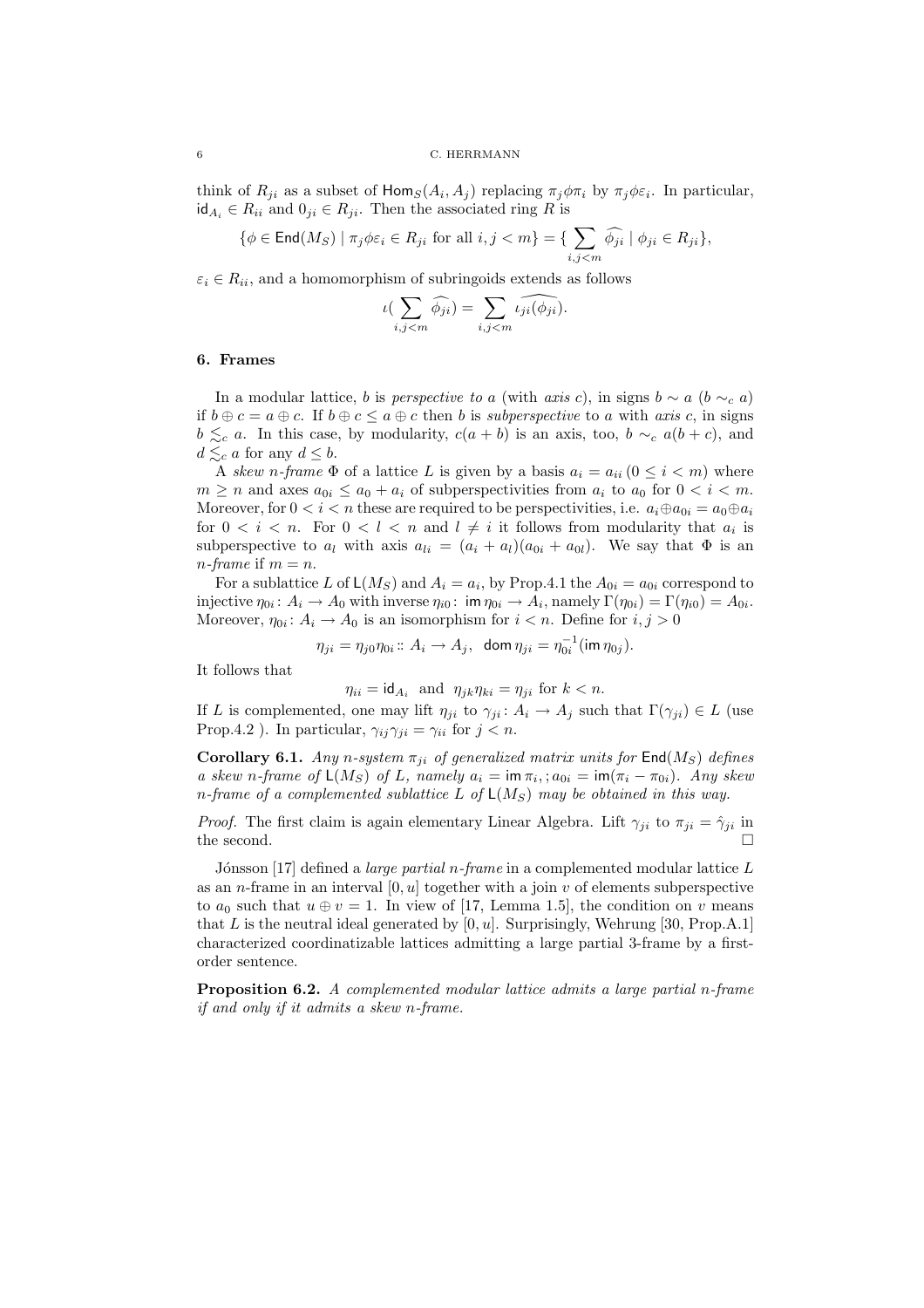*Proof.* Of course, any skew *n*-frame gives rise to a large partial *n*-frame. To show the converse, inductively, one has to consider a skew *n*-frame in some  $[0, w]$  and  $b \leq_c a_0$ . To obtain a skew *n*-frame of  $[0, w + b]$  add d as a new basis element where  $b = wb \oplus d$  and add  $c(a_0 + d)$  as axis of subperspectivity.

A modular lattice L is sectionally complemented, if it has 0 and each interval  $[0, u]$  is complemented. A *large partial n-frame* in L is an *n*-frame in an interval [0, u] such that each  $x \in L$  is a join of elements perspective to parts of  $a_0$ . By the above observation on neutral ideals this coincides with the orginal concept in the complemented case. Any simple L of height  $\geq n$  admits such frame (cf. [18, Cor.8.4]).

# 7. Endomorphism ring of a frame

Consider a skew *n*-frame  $\Phi: A_i, A_{0i}$  in  $\mathsf{L}(M_S)$  with associated  $\eta_{ji}$  and  $\phi: A_i \to$ A<sub>j</sub>. If dom  $\phi = 0$ , then put  $\Gamma_{\Phi}(\phi) = 0$ ; otherwise, define  $\Gamma_{\Phi}(\phi) = \Gamma(\chi)$  where  $\chi = \phi$ if  $i \neq j$ ,  $\chi = \eta_{0i} \phi$  if  $i = j > 0$  and  $\chi = \phi \eta_{01}$  if  $i = j = 0$ . Define for  $i, j < m$ 

$$
\mathsf{End}_{ji}(M_S; \Phi, L) = \{ \phi \colon A_i \to A_j \mid \Gamma_{\Phi}(\phi) \in L \}.
$$

**Theorem 7.1.** Given a module  $M_S$  and a 0-1-sublattice L of  $\mathsf{L}(M_S)$  with skew n-frame  $\Phi$ :  $A_i$ ,  $A_{0i}$   $(i < m)$ ,  $m \ge n \ge 3$ . Then the  $\mathsf{End}_{ji}(M_S; \Phi, L),$   $(i, j < m)$ form a subringoid of  $\text{End}(M_S)$  which admits a first-order logic interpretation in the 0-1-lattice with constants from Φ. In particular,

$$
R = \{ \phi \in \text{End}(M_S) \mid \pi_j \phi \varepsilon_i \in \text{End}_{ji}(M_S; \Phi, L) \text{ for all } i, j < m \}
$$

is a subring of  $\text{End}(M_S)$ . If L is complemented then R is regular and the generalized matrix units  $\pi_{ji}$  in Cor.6.1 may be chosen in R.

The ring R will be denoted as  $\text{End}(M_S; \Phi, L)$ . In steps (5) and (7) in the proof of [6, Thm.4.2.1], first the 'auxiliary ring'  $C(\Phi, L)$  (see below) is defined and then R as a ring of matrices over this ring.

*Proof.* Let P denote the set of all  $\phi$ ::  $A_i \rightarrow A_j$  with  $i, j < m$  and  $\Gamma_{\Phi}(\phi) \in L$ . With Prop.4.2 and Lemma 4.3 it follows  $\eta_{ki} \in P$  for all i, k. Consequently, for any  $\phi$ ::  $A_i \rightarrow A_j$ 

$$
(*) \quad \phi \in P \iff \eta_{lj} \phi \in P \iff \phi \eta_{il} \in P \quad \text{where } l < n.
$$

Clearly,  $\eta_{ii} = id_{A_i} \in \text{End}_{ii}(M_S; \Phi, L)$  and  $0_{ii} \in \text{End}_{ii}(M_S; \Phi, L)$ . To verify the properties of a subringoid amounts to the following

(1)  $\phi, \psi \in P \Rightarrow \psi \phi \in P$  for  $\phi : A_i \to A_j, \psi : A_j \to A_k$ (2)  $\phi \in P \Rightarrow -\phi \in P \quad \text{for } \phi \colon A_i \to A_j$ (3)  $\phi, \psi \in P \Rightarrow \phi + \psi \in P \text{ for } \phi, \psi \colon D \to A_j, D \subseteq A_i, D \in L.$ 

This is done in the usual way dating back to von Staudt: In view of (∗), (1) reduces to the case where i, j, k are pairwise distinct and then Lemma 4.3 applies. (2) and (3) reduce to the case where  $i = 0, j = 1$ . Now

$$
\Gamma(-\eta_{10}) = ((A_1 + A_{02}) \cap (A_0 + \Gamma(\eta_{21})) + A_2) \cap (A_0 + A_1).
$$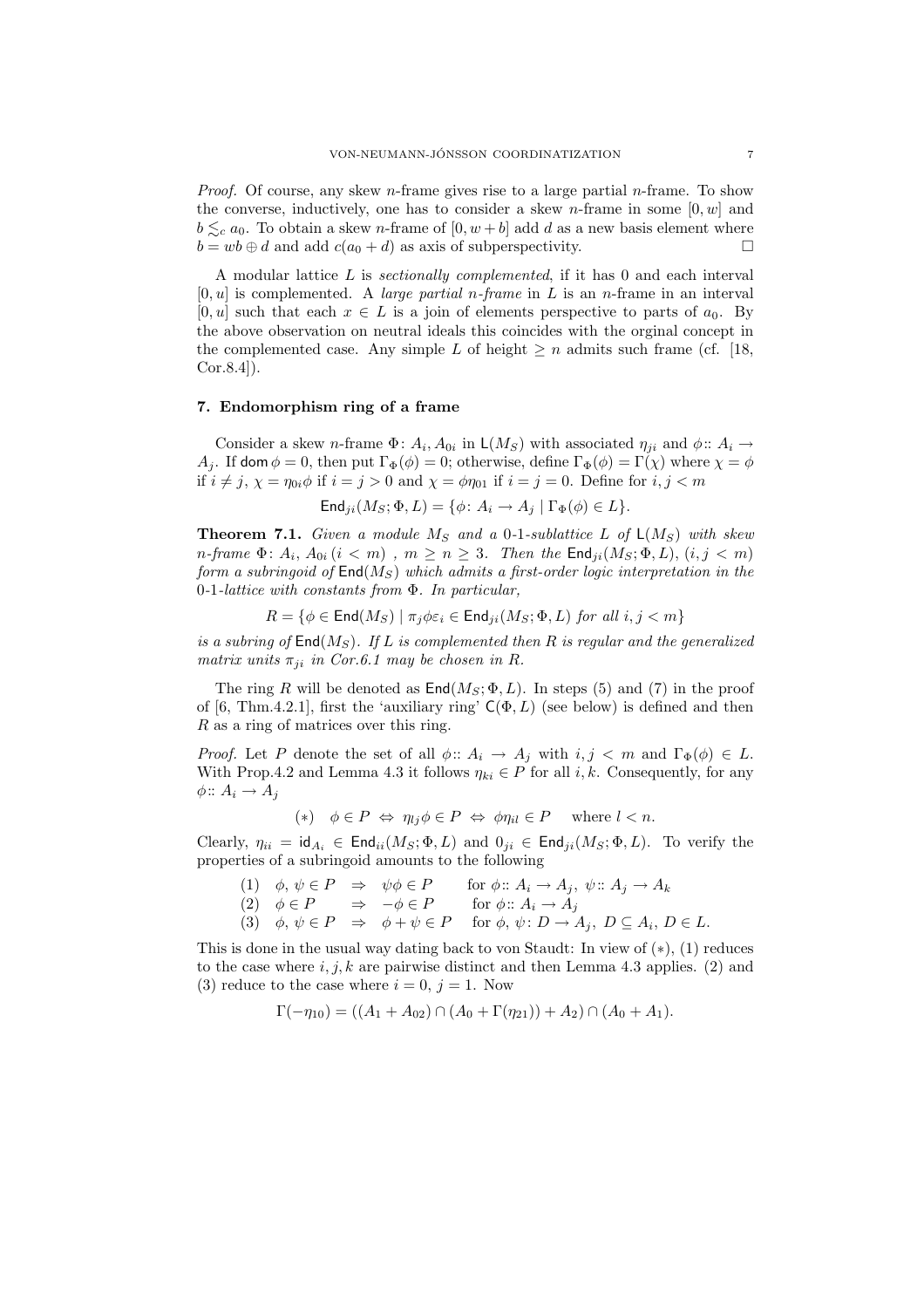and  $(2)$  follows with  $(1)$ . Finally, in the context of  $(3)$ ,

 $\Gamma(\phi + \psi) = [(\Gamma(\phi) + A_2) \cap (A_{02} + A_1) + \Gamma(\psi \eta_{02})] \cap (D + A_1).$ 

In particular, an isomorphic ringoid can be first-order defined within the 0-1-lattice  $L^{m^2}$  using constants from  $\Phi$ . By Prop. 2.1, R is a subring of End $(M_S)$ .

Now, assume L to be complemented. The  $\eta_{ii}$  lift to  $\gamma_{ii}$  and then to an nsystem of generalized matrix units according to Cor.6.1. In view of Lemma 3.2 we have to show that  $\pi_0 R \pi_0$  is regular. Given  $\phi: A_0 \to A_1$  with  $\Gamma(\phi) \in L$ , choose  $D, C \in L$  such that  $D \oplus \ker \phi = A_0$  and  $C \oplus \operatorname{im} \phi = A_1$ . Then  $\operatorname{im} \phi = \operatorname{im}(\phi | D)$  and  $\phi|D$  is injective. Lifting  $(\phi|D)^{-1}$  to  $\psi: A_1 \to A_0$  according to Prop.4.2 it follows  $\Gamma(\psi) \in L$  and  $\phi = \phi \psi \phi$ . For  $\alpha \in \pi_0 R \pi_0$  apply this to  $\phi = \pi_1 \gamma_{10} \alpha \varepsilon_0$  and choose  $\xi = \hat{\psi}\gamma_{10} \in \pi_0 R \pi_0$  to obtain  $\alpha = \alpha \xi \alpha$ .

**Corollary 7.2.** Under the hypotheses of Thm.7.1, if  $n \leq k \leq m$  and if  $\Psi$  is the skew n-frame  $A_i$ ,  $A_{0i}$   $(i < k)$  of the interval  $[0, B]$  of L then  $\text{End}(B_S; \Psi, [0, B]) =$  $\pi_B$  End $(M_S; \Phi, L)\varepsilon_B$  where  $B = \sum_{i \leq k} A_i$  and  $M = B \oplus \sum_{k \leq i \leq m} A_i$  with associated  $\pi_B$  and  $\varepsilon_B$ .

*Proof.* This is immediate observing that  $\textsf{End}_{ji}(M_S; \Phi, L) = \textsf{End}_{ji}(B_S; \Psi, L_B), \pi_i^{\Psi} =$  $\pi_B \pi_i \varepsilon_B$ , and  $\varepsilon_i^{\Psi} = \pi_B \varepsilon_i \varepsilon_B$  for  $i, j < k$  where  $\pi_i^{\Psi}$  and  $\varepsilon_i^{\Psi}$  are associated with the direct decomposition of B given by  $\Psi$ .

## 8. Generators

**Lemma 8.1.** In a complemented modular lattice, let  $c \le a \oplus b$ . Then there are  $a_i \leq a, b_i \leq b$  for  $i \in \{1,2\}$ , and  $c_1 \leq c$  such that  $a_1, a_2, b_1, b_2$  are independent,  $a_1 \sim_{c_1} b_1$ , and  $c = c_1 + a_2 + b_2$ .

*Proof.* Choose  $a_2 = ac$ ,  $b_2 = bc$ ,  $a(b + c) = a_1 \oplus a_2$ ,  $b(a + c) = b_1 \oplus b_2$  and  $c_1 = c(a_1 + b_1).$ 

Given a basis  $\Phi: a_0, \ldots, a_{m-1}$  of L and  $i \neq j$  define the *coordinate domains* 

$$
\mathsf{C}_{ji}(\Phi, L) = \{ x \in L \mid a_j \oplus x = a_i + a_j \}, \ \ \mathsf{C}(\Phi, L) = \mathsf{C}_{10}(\Phi, L).
$$

**Proposition 8.2.** For any basis  $\Phi: A_0, \ldots, A_{m-1}$  of the sublattice L of  $\mathsf{L}(M_S)$ , the coordinate domain  $C_{ii}(\Phi, L)$  consists of the graphs  $\Gamma(\psi) = \text{im}(\pi_i - \hat{\psi})$  where  $\psi: A_i \to A_j$  and  $\Gamma(\psi) \in L$ .

*Proof.* In view of Prop.5 it suffices to observe that one has  $\Gamma(\psi) = \{\pi_i x - \psi \pi_i x \mid$  $x \in M$ } = im( $\pi_i - \hat{\psi}$ ).

**Theorem 8.3.** For any module  $M_S$  and complemented sublattice L of  $\mathsf{L}(M_S)$ , L is generated by  $\Phi \cup C(\Phi, L)$  if  $\Phi$  is a skew n-frame of L with  $n \geq 2$ .

For n-frames this is [24, Part II, Lemma 4.3]. In the proof of [6, Thm.4.2.1] a larger set of generators has been established. Observe that step (6) has to be modified in order to allow additional summands  $\leq a_i$  which also applies to the corresponding statements in [8, 9, 10].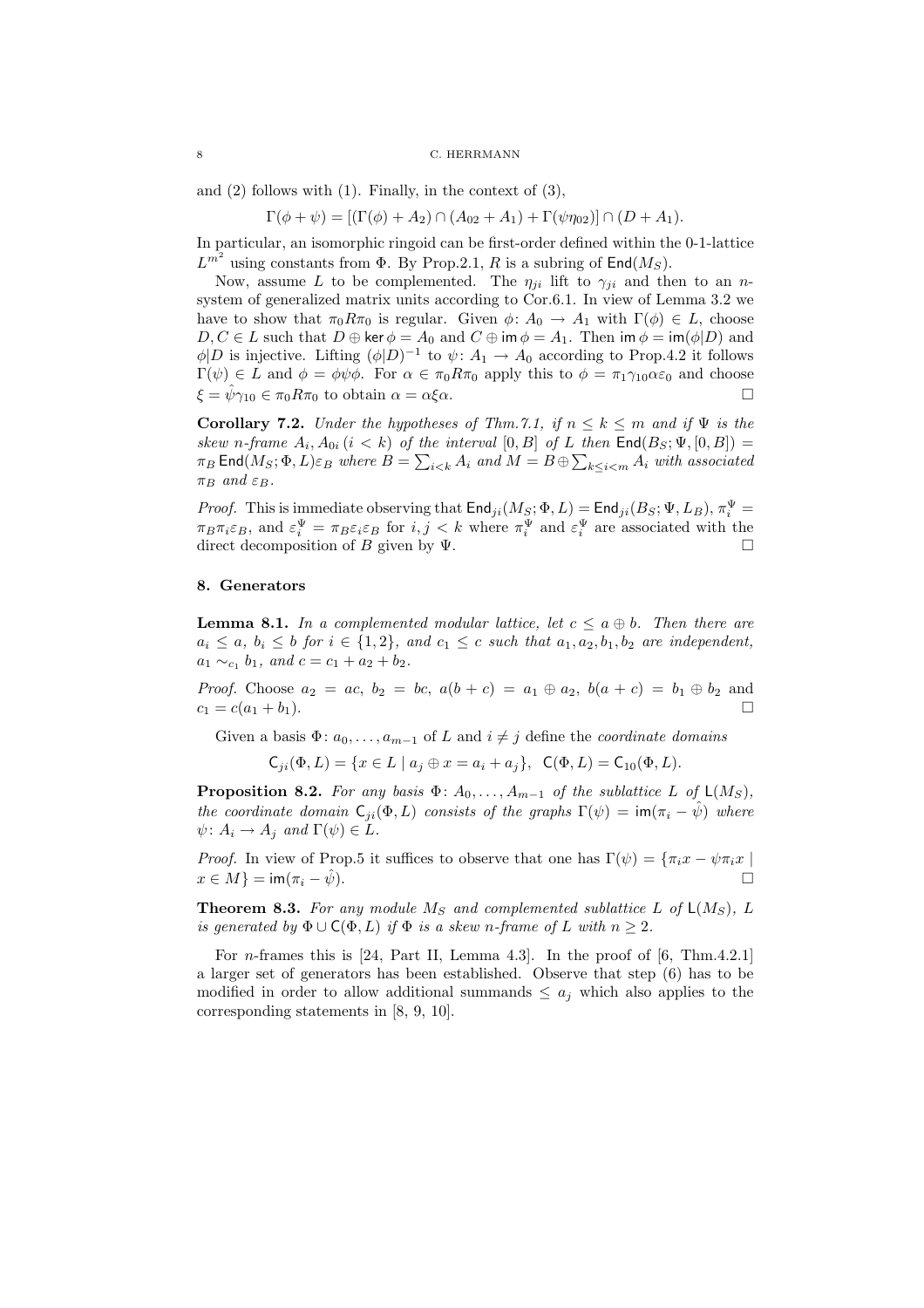*Proof.* Let  $\Phi$  be given by the  $A_i$  and  $A_{ji}$   $(j < n)$  and  $L'$  the sublattice of L generated by  $\Phi \cup C(\Phi, L)$ . The proof proceeds as follows.

- (1)  $X \in L'$  for  $A_i \supseteq X \in L$ ,
- (2)  $\Gamma(\phi) \in L'$  for  $\phi :: A_i \to A_j, i \neq j, \Gamma(\phi) \in L$ ,
- (3)  $X \in L'$  for  $X \le \sum_{j=0}^{i} A_j$ ,  $X \in L$  by induction on *i*.

Ad (1). First, consider  $X \in L$  with  $X \subseteq A_1$  and observe that  $\Gamma(\gamma_{01}) = \Gamma(\gamma_{10}) =$  $A_{01} \in L'$ . By Prop.4.2 it follows  $Y = \text{im}(\gamma_{01}|X) \in L$  and, lifting  $\gamma_{10}|Y$  as in Prop.4.2 to  $\psi: A_0 \to A_1$ , also  $\Gamma(\psi) \in L$ . Thus, by Prop.4.1 and definition,  $\Gamma(\psi) \in L'$  whence by Prop.4.2  $X = \text{im } \psi \in L'.$ 

Now, if  $X \in L$  and  $X \subseteq A_i$  with  $i \neq 1$  then  $Y = A_1(X + A_{1i}) \in L'$  whence  $X = A_i(Y + A_{1i}) \in L'.$ 

Ad (2). Consider  $i = 0, j = 1$  first. Lifting  $\phi$  to  $\psi: A_0 \to A_1$  according to Prop.4.2 one obtains  $\Gamma(\psi) \in L'$  whence  $\Gamma(\phi) \in L'$ . In the general case, with  $\psi = \gamma_{1j} \phi \gamma_{i0}$ , by Lemma 4.3,  $\Gamma(\psi) \in L$  and so  $\Gamma(\psi) \in L'$  by the case just dealt with. Again with Lemma 4.3 and  $\phi = \gamma_{j1} \psi \gamma_{0i}$ , it follows  $\Gamma(\phi) \in L'$ .

Ad (3). The case  $i = 0$  is done by (1). So consider  $i > 0$  and  $B = \sum_{j=0}^{i-1} A_j$ . By Lemma 8.1 and Prop.4.1 there are  $Y \subseteq A_i$ ,  $Z \subseteq B$ , and  $\phi$ :  $A_i \to B$  such that  $Y, Z, \Gamma(\phi) \in L$  and  $X = Y + Z + \Gamma(\phi)$ . By (1) and inductive hypothesis it follows  $Y, Z \in L'$ . Then

$$
\Gamma(\pi_j \phi) = (A_j + A_i) \cap \left( \Gamma(\phi) + \sum_{k \neq i,j} A_k \right) \in L'.
$$

Finally,  $\phi = \sum_{j=0}^{i-1} \pi_j \phi$  implies

$$
\Gamma(\phi) = \bigcap_{j=0}^{i-1} \left( \Gamma(\pi_j \phi) + \sum_{k \neq i,j} A_k \right) \in L'.
$$

 $\Box$ 

## 9. The coordinatizing ring and module

**Proposition 9.1.** Let  $M$  be a right module over a ring  $S$  and let  $R$  be a regular subring of  $\text{End}(M_S)$ . Then  $\mathbb{L}(R)$  embeds into  $\mathsf{L}(M_S)$  via  $\iota(\phi R) = \text{im } \phi$ .

This is  $(1)$  in the proof of  $[6, Thm.4.2.1]$ .

*Proof.* For simplicity of notation, we consider M an R-S-bimodule.  $\iota$  is well defined and order-preserving since  $s \in rR$  implies  $sM \subseteq rM$ . Also, if  $t = rx + sy$  then  $tv \in rM + sM$  for all  $v \in M$  so  $\iota$  is join-preserving. Now recall (cf [27, Ch.II§4 (II)]) that for idempotent  $e, f$  one has  $eR \cap fR = (f - fg)R$  where g is an idempotent such that  $Rg = R(f - ef)$ . Let  $g = r(f - ef)$  and consider  $v \in eM \cap fM$ . Then  $v = ev = fv$  and  $v = fv - fr(v - v) = fv - fr(fv - efv) = fv - fr(f - ef)v =$  $(f - fg)v$ . Thus,  $\iota$  is also meet-preserving. Clearly,  $rM = 0$  if and only if  $r = 0$ . Since  $\mathbb{L}(R)$  is complemented, it follows that  $\iota$  is an embedding.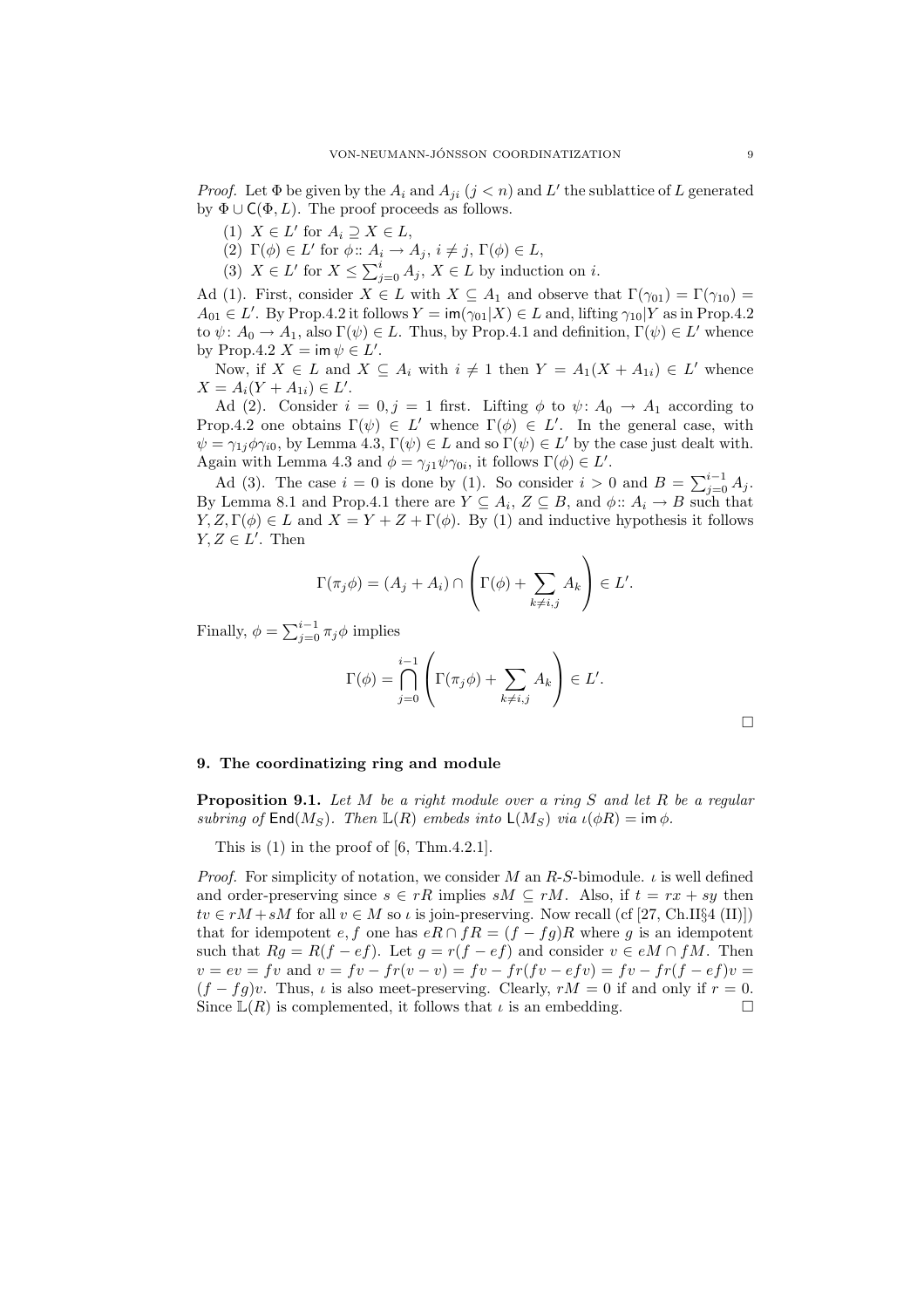**Corollary 9.2.** Let L be a complemented modular 0-1-sublattice of  $L(M_S)$  admitting a skew n-frame  $\Phi$  with  $n \geq 3$  and  $R = \text{End}(M_S; \Phi, L)$ . Then  $\iota: \mathbb{L}(R) \to L$  is an isomorphism where  $\iota(\phi R) = \text{im } \phi$ .

The proof corresponds to step (8) of [6, Thm.4.2.1]. The simplification is due to the smaller set of generators used here.

*Proof.*  $R = End(M_S; \Phi, L)$  is regular with *n*-system of generalized matrix units  $\pi_{ji} \in R$  and  $\iota: \mathbb{L}(R) \to \mathsf{L}(M_S)$  is an embedding, see Thm.7.1 and Prop.9.1. Let  $\Psi$  denote the skew *n*-frame of  $\mathbb{L}(R)$  defined by the  $\pi_{ji}$  according to Cor.6.1. Then  $\iota(\Psi) = \Phi$ . Moreover, by Prop.8.2,  $C(\Phi, L)$  consists of the im $(\pi_0 - \phi)$  where  $\phi = \phi_{10} \in$  $\pi_1 R \pi_0$  and  $\mathsf{C}(\Psi, \mathbb{L}(R))$  of the  $(\pi_0 - \phi)R$  since the endomorphisms of  $R_R$  are just left multiplications. It follows that  $\iota$  maps  $C(\Psi, \mathbb{L}(R))$  onto  $C(\Phi, L)$ . Since both L and  $\mathbb{L}(R)$  are complemented, they are generated by  $\Phi \cup \mathsf{C}(\Phi, L)$  and  $\Psi \cup \mathsf{C}(\Psi, \mathbb{L}(R))$ respectively. Thus,  $\iota$  maps  $\mathbb{L}(R)$  onto L, isomorphically.

Corollary 9.3. The ring  $R = \text{End}(M_S; \Phi, L)$  in Cor.9.2 is generated by its idempotents and an idempotent  $\phi \in \text{End}(M_S)$  belongs to R if and only if im  $\phi \in L$  and ker  $\phi \in L$ . In particular, as a subring of  $\text{End}(M_S)$ , R is uniquely determined by the sublattice L of  $\mathsf{L}(M_S)$ .

Thus, we may define the *coordinatizing ring* in Cor.9.2 as  $\text{End}(M_S;L)$  without mentioning a particular frame. This result is due to Luca Giudici, it is part of [6, Thm.4.2.1].

Proof. The first claim follows from Lemma 3.1. Now, consider the isomorphism of Cor.9.2. Consider idempotent  $\phi \in \text{End}(M_S)$  with  $X = \text{im } \phi$  and  $Y = \text{ker } \phi =$  $\mathsf{im}(\mathsf{id} - \phi)$ . If  $\phi \in R$  then also  $\mathsf{id} - \phi \in R$  whence  $X, Y \in \iota \mathbb{L}(R) = L$ . Conversely, assume  $X, Y \in L$ . Then  $R = \iota^{-1}(X) \oplus \iota^{-1}(Y)$  whence  $\iota^{-1}(X) = \varepsilon R$  and  $\iota^{-1}(Y) =$  $(id - \varepsilon)R$  for some idempotent  $\varepsilon \in R$ . But this implies im  $\varepsilon = X$  and ker  $\varepsilon = Y$  and so  $\phi = \varepsilon \in R$ .

The following coordinatization in terms of a module builds on the well known correspondence between submodules of  $S_S^n$  and right ideals of the matrix ring  $S_n$ . Let  $\mathbb{L}(M_S)$  denote the poset of finitely generated submodules of  $M_S$ .

**Proposition 9.4.** Given a complemented 0-1-sublattice L of  $\mathsf{L}(A_{\mathbb{Z}})$  with skew nframe  $A_i, A_{0i}, n \geq 3$ , and coordinatizing ring  $R = \text{End}(A_{\mathbb{Z}}; L)$ , then

 $R_0 = \{ \phi \in \text{End}(A_0) \mid \phi = \psi | A_0 \text{ for some } \psi \in R \}$ 

is a regular subring of  $\text{End}(A_0)$  and

 $M = \{ \phi \in \text{Hom}(A_0, A) \mid \phi = \psi | A_0 \text{ for some } \psi \in R \}$ 

is a submodule of the right  $R_0$ -module  $\text{Hom}(A_0, A)$  and a direct sum of finitely many cyclic  $R_0$ -modules. Moreover, one has an isomorphism

$$
\theta\colon\thinspace \mathbb L(M_{R_0})\to L \ \ \hbox{given by} \ \ \theta(N)=\sum_{\phi\in N}\operatorname{im}\phi.
$$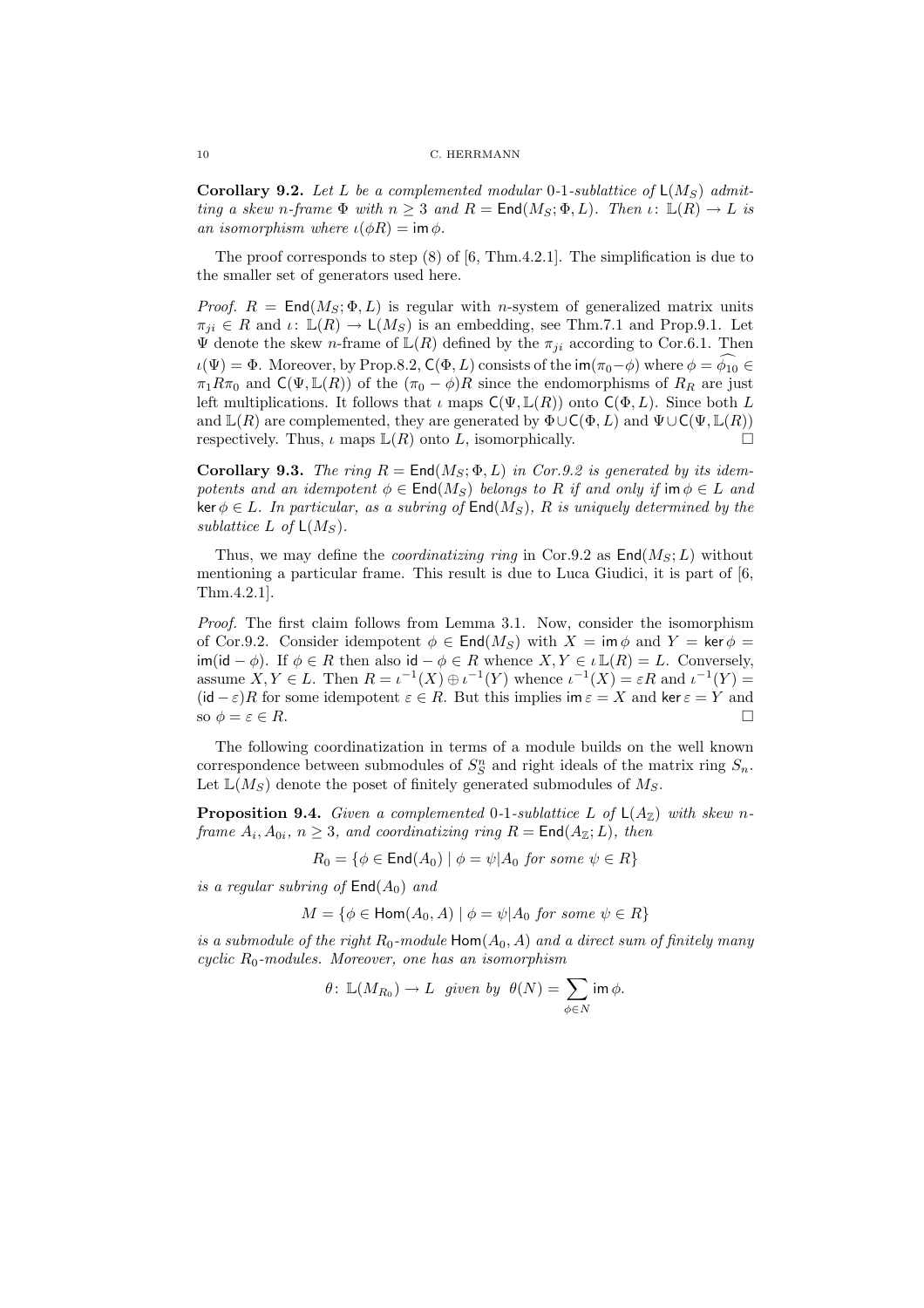*Proof.* Let  $\pi_i, \varepsilon_i, \eta_i$  denote the maps associated with the given frame.  $\pi_0 R \pi_0$  is a regular ring in view of Thm.7.1. Also, this ring is embedded into  $\text{End}(A_0)$  via  $\psi \mapsto \psi | A_0$ . Thus, the image  $R_0$  under this embedding is a regular ring, too. Clearly,  $M$  is an  $R_0$ -submodule and

$$
\psi \varepsilon_0 = (\sum_i \varepsilon_i \pi_i) \psi \varepsilon_0 = \sum_i \varepsilon_i \eta_i 0 \rho_i \text{ with } \rho_i = \eta_0 i \pi_i \psi \varepsilon_0 \in R_0
$$

for any  $\psi \in R$ . It follows that  $M = \bigoplus_i \varepsilon_i \eta_{i0} R_0$ . Define

$$
\delta(N) = \{ \sum_{i} \phi_i \eta_{0i} \pi_i \mid \phi_i \in N \} \text{ for } N \in \mathsf{L}(M_{R_0})
$$

$$
\gamma(I) = \{ \psi | A_0 \mid \psi \in I \} \text{ for } I \in \mathsf{L}(R_R).
$$

 $\sum_{jk} \psi_{jk} \in R$  with  $\psi_{jk} \in \pi_j R \pi_k$ , then  $\gamma(I)$  is a submodule, obviously. If N is a submodule, and if  $\phi_i \in N$  and  $\psi =$ 

$$
\left(\sum_{i} \phi_i \eta_{0i} \pi_i\right) \psi = \sum_{ijk} \phi_i \eta_{0i} \pi_i \psi_{jk} = \sum_{ik} \phi_i \eta_{0i} \psi_{ik} = \sum_{k} \chi_k \eta_{0k} \pi_k \in \delta(N)
$$

with

$$
\rho_i = \eta_{0i}\psi_{ik}\eta_{k0} \in R_0
$$
 and  $\chi_k = \sum_i \phi_i \rho_i \in N$ .

Thus,  $\delta(N)$  is a right ideal. Obviously, both maps preserve inclusion. Moreover, for  $\phi_i \in N$  one has  $(\sum_i \phi_i \eta_{0i} \pi_i) \varepsilon_0 = \phi_0 \in N$  whence  $\gamma \delta(N) = N$ . On the other hand, for  $\psi_i, \psi \in I$  one has

$$
\psi_i \varepsilon_0 \in \gamma(I), \ \sum_i \psi_i \varepsilon_0 \eta_{0i} \pi_i \in \delta \gamma(I)
$$

$$
\psi = \sum_i \psi \varepsilon_i \pi_i = \sum_i \phi_i \eta_{0i} \pi_i \in \delta \gamma(I) \text{ with } \phi_i = \psi \varepsilon_i \eta_{i0} \in \gamma(I)
$$

whence  $\delta \gamma(I) = I$ . This shows that one has mutually inverse lattice isomorphisms between  $\mathsf{L}(M_{R_0})$  and  $\mathsf{L}(R_R)$ .

Obvioulsy, finitely generated right ideals are matched with finitely generated submodules. Thus, with the isomorphism  $\iota$  of Cor.9.2, one has an isomorphism  $\theta = \iota \circ \delta$ :  $\mathbb{L}(M_{R_0}) \to L$  denoting the restriction of  $\delta$  to  $\mathbb{L}(M_{R_0})$  also by  $\delta$ . From the definition of  $\delta$  and  $\iota$  it follows immediately that  $\theta(N) = \sum_{\phi \in N}$  im  $\phi$ .

### 10. Embedding

**Theorem 10.1.** (Jónsson). Any sectionally complemented modular lattice L which is Arguesian or admits a large partial n-frame with  $n > 4$  can be embedded into some  $\mathsf{L}(A_{\mathbb{Z}}).$ 

*Proof.* (Outline) L embeds into an atomic modular lattice  $M$ , namely the lattice of all filters of  $L$  ordered by dual inclusion. The atoms of  $M$  are the points of a projective space P with collinearity given by  $p + q = q + r = q + r$ . According to Frink's Theorem, L embeds into the subspace lattice of  $\mathsf{L}(P)$  - given  $p \leq a \oplus b$ modularity readily supplies  $q \leq a$  and  $r \leq b$  with  $p, q, r$ , collinear. Decomposing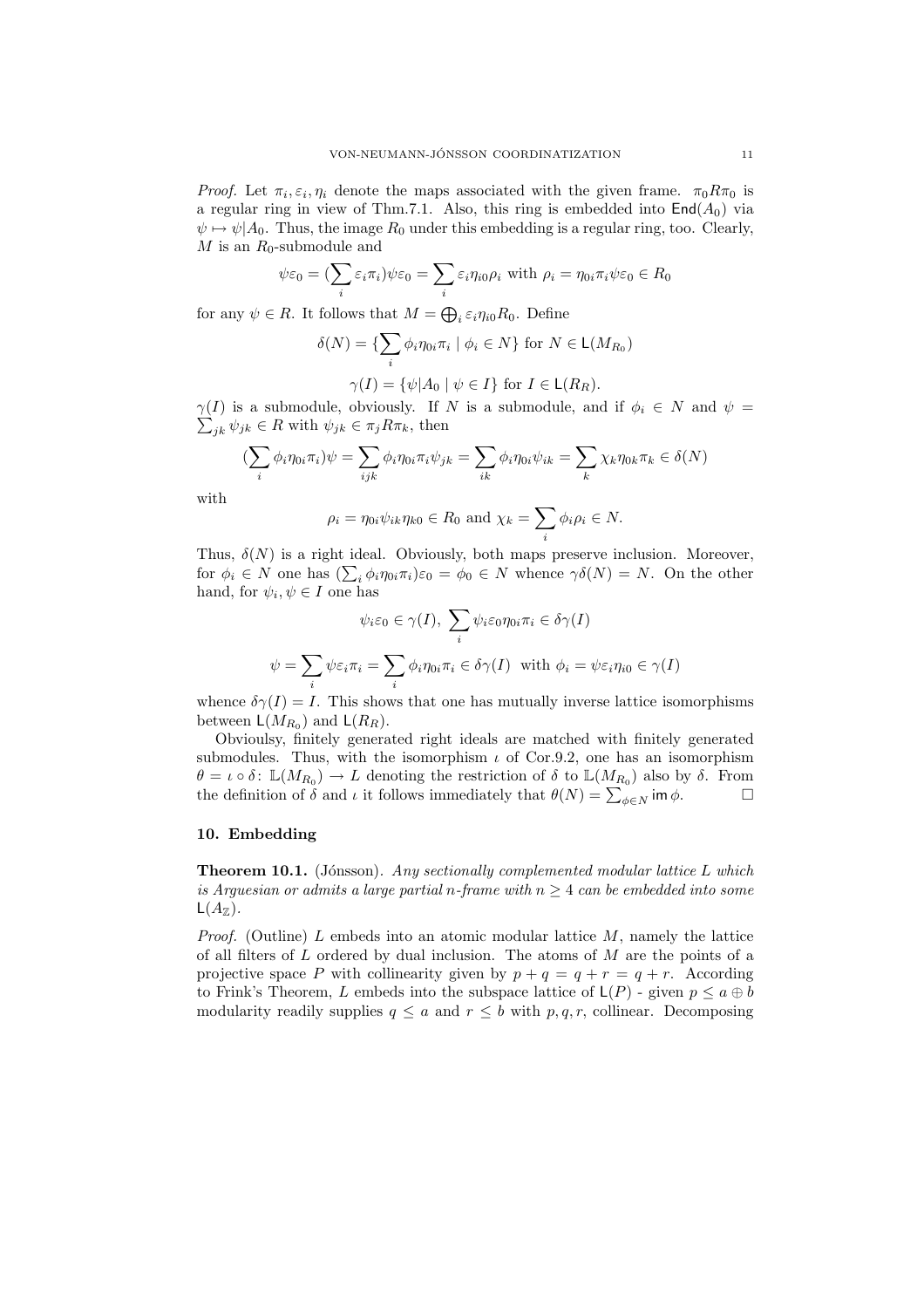P into its irreducible components  $P_i$  one has  $\mathsf{L}(P)$  isomomorphic to the direct product of the  $\mathsf{L}(P_i)$ . If L is Arguesian, then so are the  $\mathsf{L}(P_i)$  since lattice identities are inherited by the filter and the ideal lattice and since  $\mathsf{L}(P)$  may be seen as a sublattice of the ideal lattice of M cf. [4]. If  $n \geq 4$  then the  $\mathsf{L}(P_i)$  have height  $\geq 4$ since in an *n*-frame  $a_i, a_{0i}$ , if one  $a_i$  is identified with 0 then so are all - due the perspectivities.

In any case, for  $\mathsf{L}(P_i)$  of height  $\geq 3$ , by the Coordinatization Theorem of Projective Geometry, we have  $\mathsf{L}(P_i) \cong \mathsf{L}((V_i)_{D_i})$  for some vector space  $V_i$ . For  $\mathsf{L}(P_i)$ of height  $\leq 2$  we have an embedding into some  $\mathsf{L}(V_i)$ , trivially. This results into an embedding of  $\prod_i \mathsf{L}(P_i)$  into  $\mathsf{L}(A_{\mathbb{Z}})$  where  $A = \prod_i V_i$ . — Первый процесс в постановки программа в собстановки программа в собстановки программа в собстановки произв<br>В собстановки производит в собстановки производительно производительно производительно производительно произво

### 11. Coordinatization

**Theorem 11.1.** (Jónsson.) Let L be an complemented modular lattice admitting a skew n-frame  $\Phi$  with  $n \geq 4$  or with  $n \geq 3$  and L Arguesian. Then there is a regular ring R such that  $L \cong \mathbb{L}(R)$ .

This is [17, Thm.8.3].

*Proof.* By Thm.10.1 we may assume L a 0-1-sublattice of  $\mathsf{L}(A_{\mathbb{Z}})$  for some abelian group A. Now, apply Cor.9.2.

A coordinatizable lattice is *uniquely coordinatizable* if, for all regular rings  $R, R'$ ,  $\mathbb{L}(R) \cong L \cong \mathbb{L}(R')$  implies that for any isomorphism  $\omega: \mathbb{L}(R) \to \mathbb{L}(R')$  there is an isomorphism  $\alpha: R \to R'$  such that  $\omega(aR) = \alpha(a)R'$  for all  $a \in R$ .

A coordinatizable L is rigidly coordinatizable if for any R such that  $L \cong \mathbb{L}(R)$ , if  $\alpha$  is an automorphism of R with  $\alpha(a)R = aR$  for all  $a \in R$  then  $\alpha = id_R$ . The following is  $[18, Thm.10.4]$  resp. its proof. For *n*-frames this is  $[24, Ch.IV]$ including rigidity in case  $n \geq 2$ . The latter has been extended in [22, Cor.4.11] to skew frames.

**Theorem 11.2.** (Jónsson.) Let L be a complemented modular lattice admitting a skew n-frame  $\Phi$  with  $n \geq 4$  or with  $n \geq 3$  and L Arguesian. Then L is uniquely and rigidly coordinatizable.

*Proof.* By Thm.11.1 one may assume  $L = \mathbb{L}(R)$ . Observe that  $R \cong \text{End}(R_R)$  mapping r to the left multiplication  $r \mapsto rx$ . Moreover, for every spanning orthogonal system  $e_i$  of idempotents in R, say the preimages of the  $\pi_i$ , all  $\phi: e_i R \to e_j R$ with  $i \neq j$  have a graph of form  $\Gamma(\phi) = (e_i - e_j r)R \in L$ . It follows that  $\textsf{End}(R_R) = \textsf{End}(R_R;L).$ 

Now, for the first property, it suffices to consider an isomorphism  $\omega: L = \mathbb{L}(R) \to$  $L' = \mathbb{L}(R')$ . Then the image  $\Phi'$  of  $\Phi$  under  $\omega$  is a skew *n*-frame of  $L'$  and by Thm.7.1  $\omega$  induces an isomorphism of the subringoids associated with L and L'. With Prop.2.1 we get an isomorphism  $\alpha: R \to R'$  composed as follows

$$
R\cong \operatorname{End}(R_R)=\operatorname{End}(R_R;L)\cong \operatorname{End}(R'_{R'};\Phi',L')=\operatorname{End}(R'_{R'})\cong R'.
$$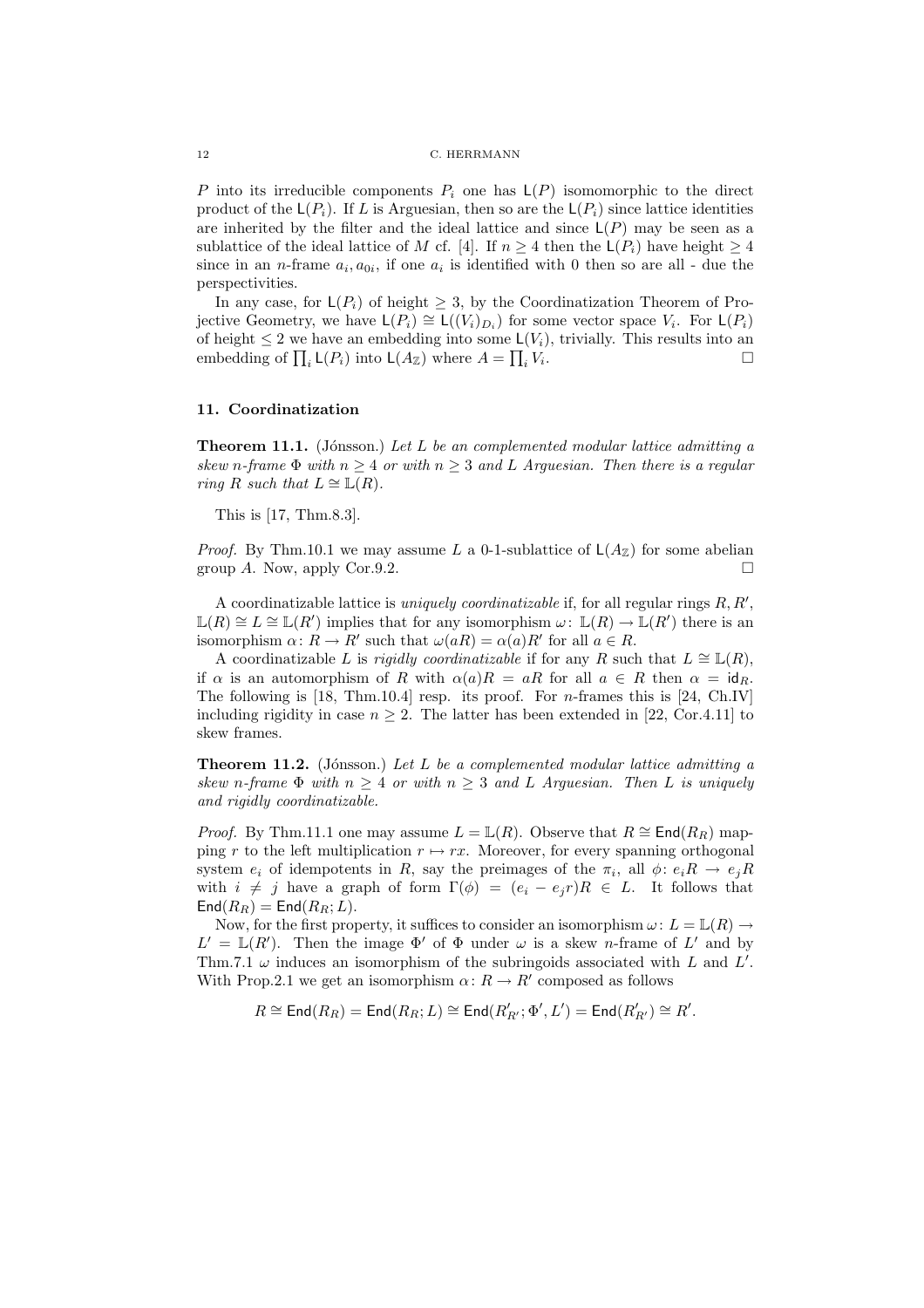Moreover, for either  $a = e_i$  or for  $a \in e_i Re_i$  with  $i \neq j$  we have  $\alpha(a)R' = \omega(aR)$ . Since these form a generating set of the lattice,  $\omega$  is the lattice isomorphism induced by α.

For the second property, consider an automorphism  $\alpha$  of R such that the induced lattice isomorphism  $\omega$  is the identity. In particular, the frame elements and graphs are fixed, which implies that  $\alpha$  is the identity.

#### 12. Sectionally complemented lattices

Here, for a lattice  $L$  no largest element 1 is required.  $L$  is sectionally complemented if each interval [0, u] is complemented. A basis for L is a family  $a_i$  ( $i \in I$ ) such that every finite subfamily is independent and such that for any  $x \in L$  there is a finite  $J \subseteq I$  with  $x \le a_J$  where  $a_J = \sum_{i \in J} a_i$ . A generalized skew n-frame of L consists of a basis  $a_i$   $(i \in I)$ , where  $\{0, \ldots, n-1\} \subseteq I$ , together with axes  $a_{0i}$ of subperspectivities from  $a_i$  to  $a_0$  which are perspectivities for  $i = 0, \ldots, n - 1$ . Actually, the hypothesis in [18, Thm.9.4] was formulated according to the following.

Proposition 12.1. A sectionally complemented modular lattice admits a generalized skew n-frame if and only if it admits a basis and a large partial n-frame.

*Proof.* Given an *n*-frame of  $[0, u]$  and a basis  $b_i, (i \in I)$  choose J with  $b_j \geq u$ and apply Prop.6.2 to obtain a skew n-frame of [0, u]. Then, for all  $i \in I \setminus J$ , simultaneously, as in the proof of Prop.6.2 extend this skew n-frame to one of  $[0, b<sub>J</sub> + b<sub>i</sub>].$ ].

The following is [18, Thm.9.4]. Here, rings are no more required to have a unit and regularity amounts to  $\mathbb{L}(R)$  being a sectionally complemented sublattice of  $L(R_R)$ .

**Theorem 12.2.** (Jónsson) Given a sectionally complemented modular lattice,  $L$ , with a generalized skew n-frame where either  $n \geq 4$  or  $n \geq 3$  and L Arguesian, there is a regular ring R such that  $L \cong \mathbb{L}(R)$ ,

*Proof.* (Outline) As observed by Jónsson [18], Thm.10.1 extends to the sectional case and, given an infinitary skew frame, one may assume  $A = \bigoplus_{i \in I} A_i$ . In the definition of systems of generalized matrix units. instead of  $\sum_i e_i = 1$ , one has to require that for each  $a \in R$  there is a finite sum e of the  $e_i$  such that  $a = ea = ae$ . Also, in the definition of  $R(\Phi, L, M_S)$  in  $\sum_{ij} \widehat{\phi_{ij}}$ , all but finitely many  $\phi_{ij}$  have to be 0. Then the proof carries over with no major changes.

Here, unique coordinatization fails e.g. if  $L$  is the lattice of all finite-dimensional subspaces of a vector space of infinite dimension [18, Sect.10]. On the other hand, coordinatization is always possible if  $L$  is the union of a countable increasing sequence of uniquely coordinatizable principal ideals - see [18, Thm.10.3] for the ultimate proof. Recently, a thorough analysis of coordinatizability by regular rings without unit has been given by Wehrung [31, 32].

A module M over a regular ring S with unit is *locally projective* is each of its finitely generated submodules is projective. In particular, a direct sum of finitely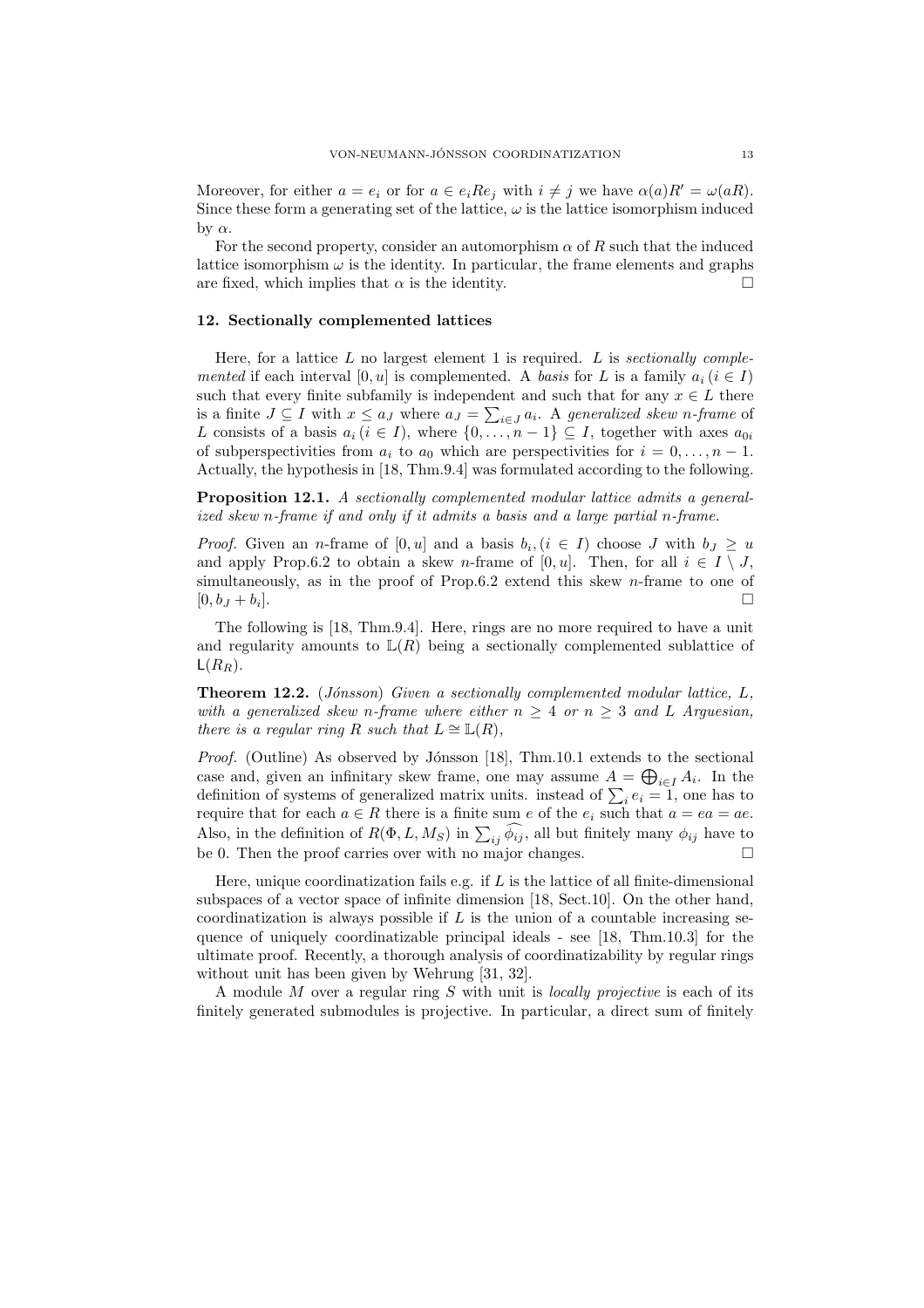#### 14 C. HERRMANN

many cyclic modules is locally projective. The finitely generated submodules of a locally projective module form a sectionally complemented modular lattice  $\mathbb{L}(M_S)$  cf. [18, Cor.7.13; Cor.7.14]. The following is the main result of Jónsson [18, Thm.8.2].

Theorem 12.3. Any Arguesian sectionally complemented lattice admitting a large partial 3-frame is isomorphic to  $\mathbb{L}(M_S)$  for some locally projective module  $M_S$  over a regular ring S.

*Proof.* According to Thm.10.1 we may assume L a 0-sublattice of some  $\mathsf{L}(A_{\mathbb{Z}})$  with a large partial 3-frame  $\Phi: A_i, A_{0i}$ . Put  $U = \sum_{i \leq 3} A_i$  and apply Prop. 9.4 to  $U_{\mathbb{Z}}$  and the interval  $[0, U]$  of  $L$  to define the regular ring

$$
R_0 = \{ \phi \in \mathsf{End}(A_0) \mid \phi = \psi | A_0 \text{ for some } \psi \in \mathsf{End}(U; [0, U]) \}.
$$

Now, consider  $X \supseteq U$  in L. By Prop.6.2 there is a skew 3-frame  $\Psi: B_i, B_{0i}$  in  $[0, X]$  with  $B_i = A_i$  and  $B_{0i} = A_{0i}$  for  $i < 3$ . In view of Cor.9.3 there is a unique subring  $R_X$  of  $\textsf{End}(X_{\mathbb{Z}})$  such that  $R_X = \textsf{End}(X; [0, X])$  not depending on  $\Psi$ . By Cor.7.2 one has  $R_U = \pi_U R_X \varepsilon_U$  where  $\pi_U, \varepsilon_U$  are associated with the decomposition  $X = U \oplus \sum_{i \geq 3} B_i$ . It follows that

$$
R_0 = \{ \rho \in \text{End}(A_0) \mid \rho = \sigma | A_0 \text{ for some } \sigma \in R_X \}.
$$

Applying Prop.9.4 to  $X_{\mathbb{Z}}$  and the interval [0, X] of L one obtains the locally projective  $R_0$ -submodule

$$
M_X = \{ \phi \in \text{Hom}(A_0, X) \mid \phi = \psi | A_0 \text{ for some } \psi \in R_X \}
$$

of  $\text{Hom}(A_0, A)$  and the isomorphism

$$
\theta_X\colon\thinspace \mathbb L(M_{XR_0}) \to [0,X] \ \text{ with } \theta_X(N) = \sum_{\phi \in N} \text{im } \phi.
$$

Now, consider  $U \subseteq X \subseteq Y$  in L. Again, by the proof of Prop.6.2 the skew frame in  $[0, X]$  can be extended to one of  $[0, Y]$  and, in view of Cor.7.2 and Cor.9.3, we have  $R_X = \pi_X R_Y \varepsilon_X$  where  $\pi_X, \varepsilon_X$  are associated with some decomposition  $Y = X \oplus Z$ . It follows that  $M_X$  is an  $R_0$ -submodule of  $M_Y$ . Moreover,  $\theta_Y(N) = \theta_X(N)$  for  $N \in \mathbb{L}(M_{XR_0}).$ 

Thus,  $M = \bigcup_{U \subseteq X \in L} M_X$  is a directed sum of the  $M_X$  and a locally projective  $R_0$ -module and  $\bigcup_{U \subseteq X \in L} \theta_X$  is a lattice isomorphism of  $\mathbb{L}(M_{R_0})$  onto  $L$ .

# 13. Rings and lattices with involution

A  $*$ -ring is a ring endowed with an involutory anti-automorphism  $r \mapsto r^*$ . A ∗-ring is *∗-regular* if it is regular and  $x^*x = 0$  only for  $x = 0$ .

**Proposition 13.1.** Given  $*$ -rings  $R, R'$  and an n-system of generalized matrix units  $e_{ji}$  of R ( $n \geq 2$ ) where the  $e_i = e_{ii}$  are projections, a ring homomorphism  $\eta: R \to R'$  is a \*-ring homomorphism if  $\eta e_i = (\eta e_i)^*$  for all i and  $\eta(r^*) = \eta(r)^*$ for all  $i \neq j$  and  $r \in e_j R e_i$ .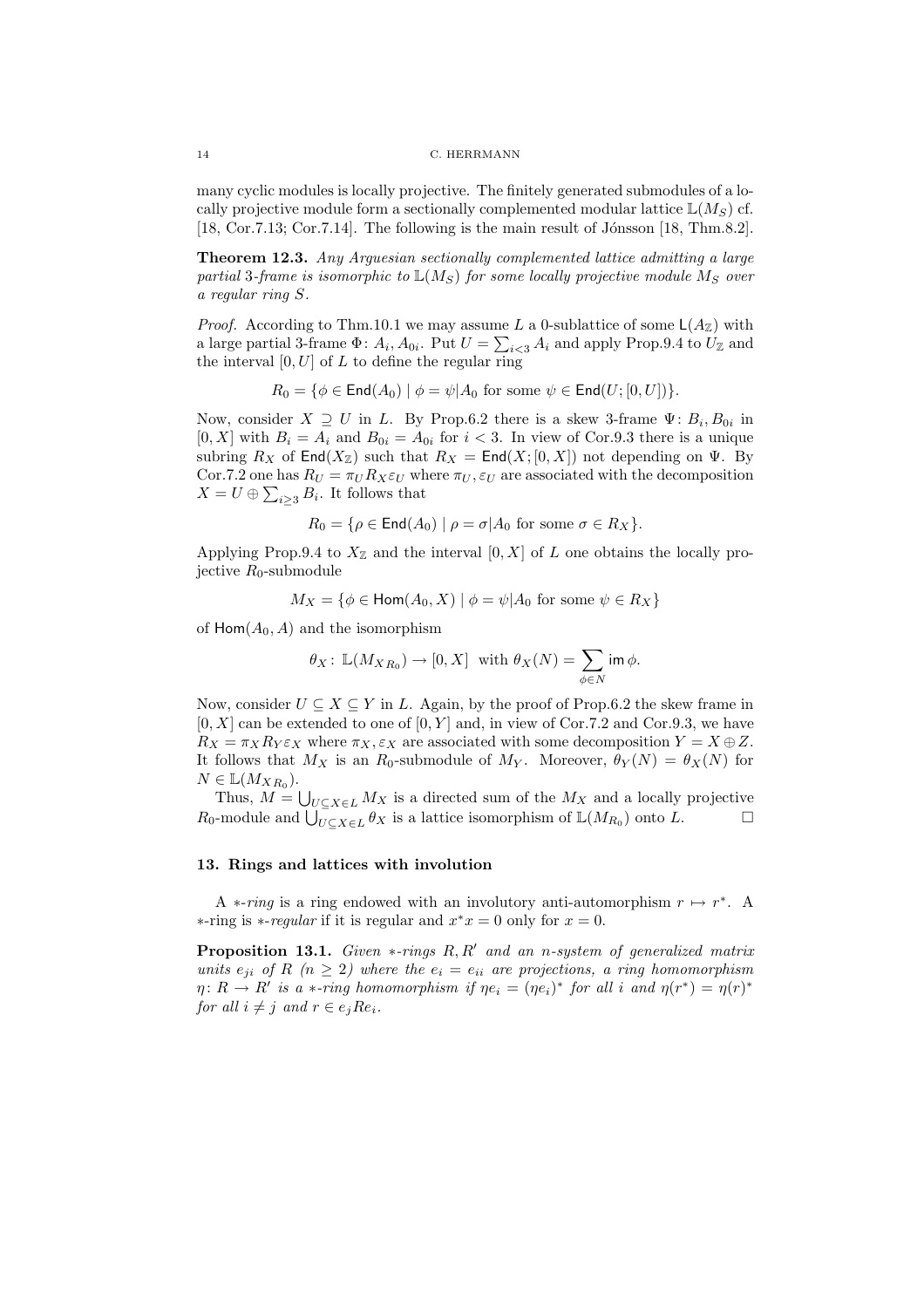*Proof.* For  $r \in e_i R e_i$  and  $i \neq k < n$  one has  $e_{ki} r \in e_k R e_i$  whence  $\eta((e_{ki}r)^*)$  $(\eta(e_{ki}r))^* = (\eta e_{ki}\eta r)^* = (\eta r)^*(\eta e_{ki})^*$ . It follows now that  $(\eta r)^* = (\eta r)^*(\eta e_{ii})^* =$  $(\eta r)^*(\eta e_{ki})^*(\eta e_{ik})^* = \eta((e_{ki}r)^*)(\eta e_{ik}^*) = \eta((e_{ki}r)^*e_{ik}^*) = \eta((e_{ik}e_{ki}r)^*) = \eta(r^*).$ 

Given a ring R and  $X \subseteq R$  we define left and right annihilators

$$
X^{1} = \{ r \in R \mid \forall x \in X. \ rx = 0 \}, \ Y^{r} = \{ r \in R \mid \forall y \in Y. \ yr = 0 \},
$$

the closed sets in the Galois correspondence on  $R$  induced by the binary relation given by  $xy = 0$ . The maps  $X \mapsto X^{\text{lr}}$  and  $X \mapsto X^{\text{rl}}$  are closure operators on  $\mathsf{L}(R_R)$ resp.  $\mathsf{L}(R_R)$  (the lattice of left ideals) and the maps  $X \mapsto X^1, Y \mapsto Y^r$  form a pair of mutually inverse anti-isomorphisms between the lattices  $L_c(R_R)$  and  $L_c(R)$  of closed sets.

Observe that for an idempotent e we have  $eR \in L_c(R_R)$  and  $Re \in L_c({}_RR)$ . In particular, for a regular ring  $R$  the above maps constitute a pair of mutually inverse anti-isomorphisms between  $\mathbb{L}(R)$  and  $\mathbb{L}(R^{\text{op}})$ , the lattice of principal left ideals.

An *involution* on a poset is an involutory dual automorphism  $x \mapsto x^{\perp}$ . For any ∗-ring there is a canonical involution on  $L_c(R_R)$  given by  $X^{\perp} = \{x^* \mid x \in X\}^r$ . In particular, this restricts to the involution  $(eR)^{\perp} = (1-e^*)R$  on the poset  $L_e(R)$  of all  $eR$ , e idempotent. Thus, for a regular  $\ast$ -ring R one has a canonical involution induced on  $\mathbb{L}(R)$ . An *orthocomplementation* on a 0-1-lattice is an involution such that  $a \oplus a^{\perp} = 1$  for all a. The following is in essence von Neumann [24, II, Thm.4.3] cf. [21, XII, Satz 2.2].

Theorem 13.2. For any uniquely and rigidly coordinatizable lattice, L, endowed with an involution, there is an regular  $*$ -ring R, unique up to isomorphism, such that L is isomorphic to  $\mathbb{L}(R)$  as a lattice with involution. If the involution on L is an orthocomplementation, then R is ∗-regular.

Proof. Here, one has an isomorphism

$$
\omega\colon \mathbb{L}(R)\to \mathbb{L}(R^{\text{op}}),\ \omega(aR)=((aR)^{\perp})^{\text{l}}
$$

By unique coordinatizability, there is

$$
\alpha \colon R \to R^{\text{op}}, \ \omega(aR) = \alpha(a)R^{\text{op}} = R\alpha(a).
$$

Write  $a^* = \alpha(a)$  and put  $\delta(aR) = (Ra^*)^r$ . So  $\delta$  is an automorphism of  $\mathbb{L}(R)$  and

$$
\delta^2(aR) = ((( (aR)^{\perp})^{\rm lr})^{\perp})^{\rm lr} = ((aR)^{\perp})^{\perp} = aR.
$$

On the other hand, observe that  $\delta(X) = \{x^* \mid x \in X\}^r$  for all  $X \in L(R)$  whence  $\delta^2(aR) = \delta((Ra^*)^r) = \delta\{x \mid a^*x = 0\} = \{x^* \mid a^*x = 0\}^r = \{x^* \mid x^*a^{**} = 0\}^r =$  $\{y \mid ya^{**} = 0\}^{\text{r}} = (a^{**}R)^{\text{lr}} = a^{**}R = \alpha^2(a)R$ . From  $\delta^2 = \text{id}$  and rigidity it follows  $\alpha^2 = \mathsf{id}.$ 

Given a second involution  $\beta$  with  $(aR)^{\perp} = \beta(a)R$  we get  $(\beta\alpha)(a)R = aR$  whence  $\beta \alpha = id$  and so  $\beta = \alpha$ .

Finally,  $a^*a = 0$  implies  $aR \subseteq (aR)^{\perp}$  and, in the case of an orthocomplementation,  $a = 0$ .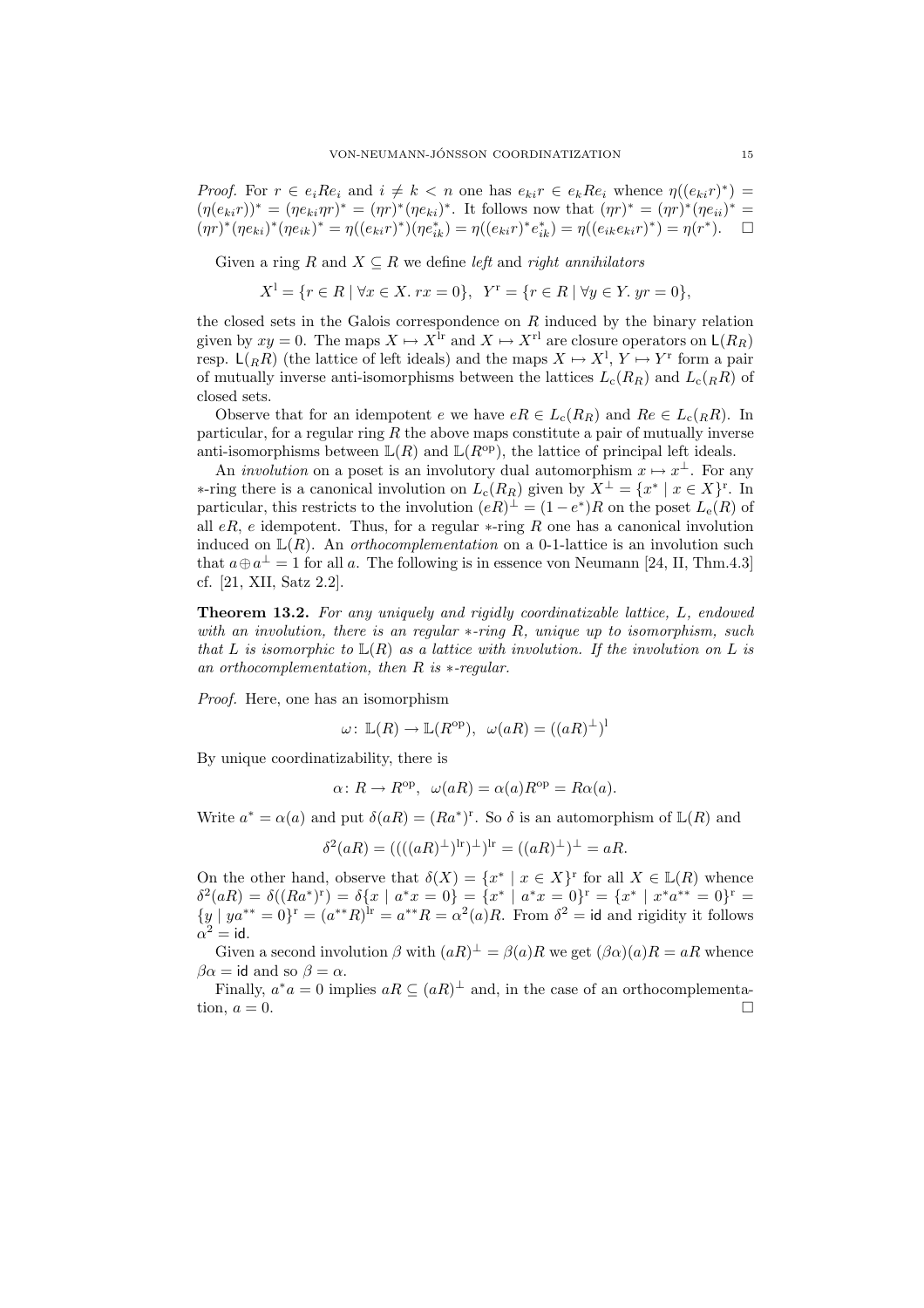#### 14. Modular lattices of annihilators

A projection in a  $\ast$ -ring R is an idempotent e such that  $e^* = e$ . If  $R_R = \bigoplus_{i=0}^m A_i$ where  $A_i = e_i R$  with idempotents  $e_i$  then  $A_i \leq A_j^{\perp}$  for  $i \neq j$  if and only if the  $e_i$  are projections. Indeed, from  $A_i \leq A_j^{\perp}$  it follows  $A_i = (\sum_{j\neq i} A_j)^{\perp}$  and  $e_i R = A_i = ((1 - e_i)R)^{\perp} = e_i^* R$  whence  $e_i = e_i e_i^* = (e_i e_i^*)^* = e_i^*.$ 

A skew *n*-frame  $\Phi: a_i, a_{ji}$  in a lattice with involution  $x \mapsto x^{\perp}$  is orthogonal, if  $a_i \leq a_j^{\perp}$  for all  $i \neq j$ . Any Arguesian ortholattice L admitting a skew n-frame with  $n \geq 3$  admits an orthogonal one (indeed, by Thm.11.1 we may assume  $L = \mathbb{L}(R_R)$ ) with skew *n*-frame  $A_i$ ,  $A_{0i}$  and find  $B_i$ ,  $B_{0i}$ , with  $\sum_{i \leq k} B_i = U_k$ : =  $\sum_{i \leq k} A_i$  for all k; namely  $B_k := U_{k+1} \cap U_k^{\perp} \sim A_k \sim X \leq A_0 = B_0$ , so  $B_k \cong X$  and  $B_k \sim X$ via the graph of an isomorphism cf. Prop.4.2 and [7, Prop.4.22]). The following is due, in essence, to Handelman [11, sect.5].

**Theorem 14.1.** Let R be a  $*$ -ring such that  $L_e(R)$  is a modular sublattice of  $L_c(R_R)$  closed under involution and admits an orthogonal skew n-frame  $\Phi$  for some  $n \geq 3$ . Then  $L_{\rm e}(R)$  is complemented and R embeds into the coordinatizing  $\ast$ -ring R' of the lattice  $L_e(R)$  with involution, canonically. The analoguous result holds for rings and lattices without involution.

*Proof.* Since  $L_e(R)$  is supposed to be a sublattice of  $L_c(R)$ , meets in  $L_e(R)$  are intersections  $X \cap Y$ , i.e. meets in  $\mathsf{L}(R_R)$ . For joins in  $L_e(R)$  we have  $X \vee Y \in \mathsf{L}(R_R)$ whence  $X \vee Y \supseteq X + Y$ . It follows by induction, that evaluating a lattice term  $p(X_1, \ldots, X_n)$  in  $L_e(R)$  one gets a value V with  $V \supseteq U$  where U is obtained evaluating the term in  $\mathsf{L}(R_R)$ .

 $L_{\rm e}(R)$  is complemented since  $R = eR \oplus (1-e)R$  for any idempotent e. Let  $\Phi$ be given by  $A_i = e_i R$  and  $A_{ji} = e_{ji} R$  with idempotents  $e_i, e_{ji}$ . In particular, since  $e_i + e_j$  is an idempotent we have  $A_i \vee A_j = A_i + A_j$ .

 $\mathsf{End}(R_R)$  is the ring associated with its subringoid  $R_{ji} = \mathsf{Hom}_R(A_i, A_j)$  according to Prop.2.1. For  $\phi \in R_{ji}$  and  $i \neq j$  we have  $\Gamma_{\Phi}(\phi) = (e_i - r)R$  for suitable  $r \in R$ whence  $\Gamma_{\Phi}(\phi) \in L_{e}(R)$ . This extends to the case  $i = j$  by definition of  $\Gamma_{\Phi}$ .

On the other hand, the isomorphism  $\omega: L_{e}(R) \to \mathbb{L}(R')$  defines a frame  $\Phi'$  in  $\mathbb{L}(R')$  and the subringoid  $R'_{ji} = \text{Hom}_{R'}(A'_i, A'_j)$  of  $\text{End}(R'_{R'})$ . In particular, we have well-defined injective maps

$$
\iota_{ji} \colon R_{ji} \to R'_{ji}, \ \Gamma_{\Phi}(\iota(\phi)) = \omega(\Gamma_{\Phi}(\phi)).
$$

Now, consider the lattice polynomials  $p(x, y, z)$  used in the proof of Thm.7.1. Substituting  $x = \Gamma(\phi)$  and  $y = \Gamma(\psi)$  with  $\phi, \psi$  in the subringoid of R and  $z = \Phi$  we may evaluate in  $\mathsf{L}(R_R)$  and in  $L_e(R)$  to obtain U resp. V. The latter is transferred to  $\mathbb{L}(R')$  via  $\omega$ . Now, as observed above,  $U \subseteq V$  but both U and V are complements of  $A_j$  in some interval  $[0, A_i + A_j]$  in  $\mathsf{L}(R_R)$  resp.  $L_e(R)$ . In particular,  $U + A_j = A_i + A_j$  and  $V \cap A_j = 0$  in the modular lattice  $\mathsf{L}(R_R)$ . This implies  $U = V$ .

This shows that the  $\iota_{ii}$  constitute an injective homomorphism between subringoids whence by Prop.2.1 an injective homomorphism  $\iota$ :  $\mathsf{End}(R_R) \to \mathsf{End}(R'_{R'})$ and an embedding of  $\eta: R \to R'$ .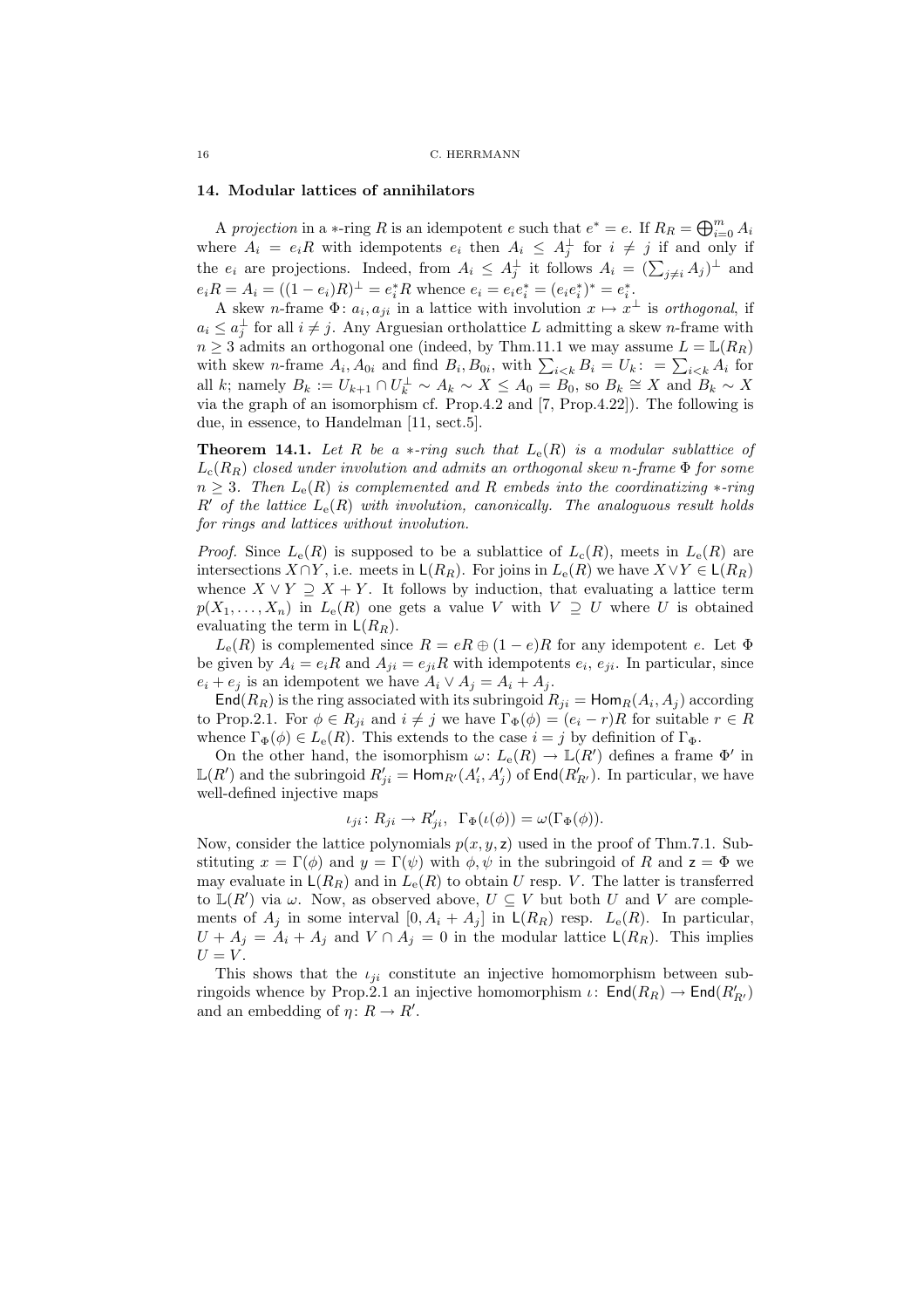Coming to the case of  $*$ -rings, observe that for  $i \neq j$ ,  $r \in e_j R e_i$ , and  $s \in e_i R e_j$ one has

$$
s = r^*
$$
 if and only if  $(e_j + s)R \subseteq ((e_i - r)R)^{\perp}$ .

Indeed, the second condition is equivalent to  $0 = (e_i - r)^*(e_j + s)$  and the latter term equals  $(e_i - r^*)(e_j + s) = s - r^*$ . The second condition carries over via the isomorphism  $\omega$  of lattices with involution whence  $\eta(r^*) = \eta(r)^*$  for  $r \in e_j R e_i$  and  $i \neq j$ . By Prop.13.1 it follows that  $\eta$  is a ∗-ring embedding.

A  $\ast$ -ring R is a Rickart  $\ast$ -ring if for any  $x \in R$  there is a projection  $e \in R$ such that  $\{x\}^r = eR$  cf. Berberian [1, 2]. Then for each idempotent f there is a projection e such that  $fR = (1 - f)^r = eR$ , i.e.  $L_e(R)$  can be identified with the lattice of projections of R (ordered by  $e \leq f \Leftrightarrow fe = e$ ) and is a sublattice of  $L_c(R)$ cf. [2, sect.1]. A \*-ring R is finite if  $xx^* = 1$  implies  $x^*x = 1$  and directly finite if  $xy = 1$  implies  $yx = 1$ . A  $\ast$ -ring is a Baer  $\ast$ -ring if any right annihilator is of the form  $eR$ , e a projection.

Modularity of the lattice of projections is then granted e.g. by any of the following conditions

- (1) If  $e \leq f$  have a common complement then  $e = f$  [2, Prop.20.14].
- (2)  $R$  is a finite  $C^*$ -algebra [12, Cor.1.1].
- (3) Every non-zero right ideal contains a non-zero projection and  $\{x\}^r = 0$ implies  $\{x\}^1 = 0$  [2, Prop.21.16].
- (4) R is a directly finite Baer ∗-ring and  $eR \cong fR$  if  $e, f$  are projections such that  $eR = \{x\}^{\text{lr}}$  and  $Rf = \{x\}^{\text{rl}}$  for some  $x \in R$  [11, Prop.2.9].
- (5) R is a Baer  $\ast$ -ring such that the involution extends to its maximal ring of right quotients [2, Prop.21.2].
- (6) The matrix rings  $M_n(R)$  are Baer  $\ast$ -rings cf. [28].

In (iv) and (v) the projection lattice is an orthocomplemented complete lattice  $[2, 1]$ Prop.1.24], whence a direct product of lattices admitting an orthogonal n-frame for some  $n \in \{3,4,5\}$  and a 2-distributive one cf. [20, sect.9,10]. In (vi)  $L_{\rm e}(M_n(R))$ has an orthogonal *n*-frame, obviously. According to [23, Cor.1.4.15] every simple orthocomplemented modular lattice of height  $\geq n$  admits an orthogonal skew nframe.

### **REFERENCES**

- [1] S. K. Berberian, Baer \*-rings, Springer, Grundlehren 195, Berlin 1972.
- [2] S. K. Berberian, Baer rings and Baer \*-rings, Austin, 1988,
- http://www.ma.utexas.edu/mp\\_arc/c/03/03-181.pdf.
- [3] U. Brehm, Representations of homomorphisms between submodule lattices, Results in Math. 1 (1987), 62–70.
- [4] P. Crawley, R. P. Dilworth, Algebraic Theory of Lattices, Prentice-Hall, Englewood Cliffs, 1973.
- [5] O. Frink, Complemented modular lattices and projective spaces of infinite dimension, Trans. Amer. Math. Soc. 60 (1946), 452–467.
- [6] L. Giudici, Dintorni del Teorema di Coordinatizatione di von Neumann, Ph.D. thesis, Univ. di Milano, 1995, http://www.nohay.net/mat/tesi.1995/tesi.ps.gz.
- [7] K. R. Goodearl, Von Neumann Regular Rings, second edition, Krieger, Malabar, 1991.